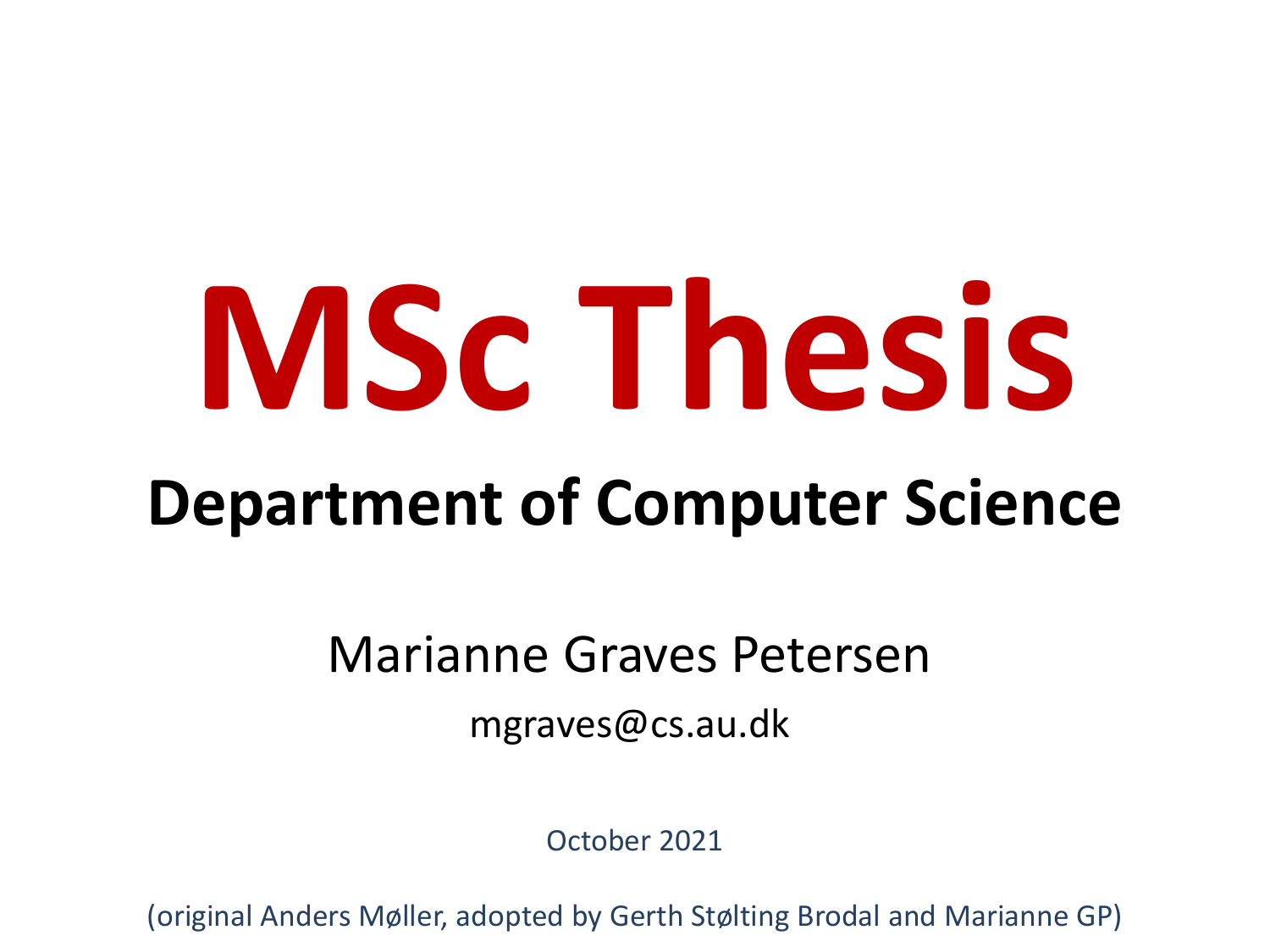# **My background**

- Chair of the Education Committee, Department of Computer Science
- Research group *Ubiquitous* Computing and *Interaction*
- Advisor for 50+ MSc students
- Often external examiner at other Danish universities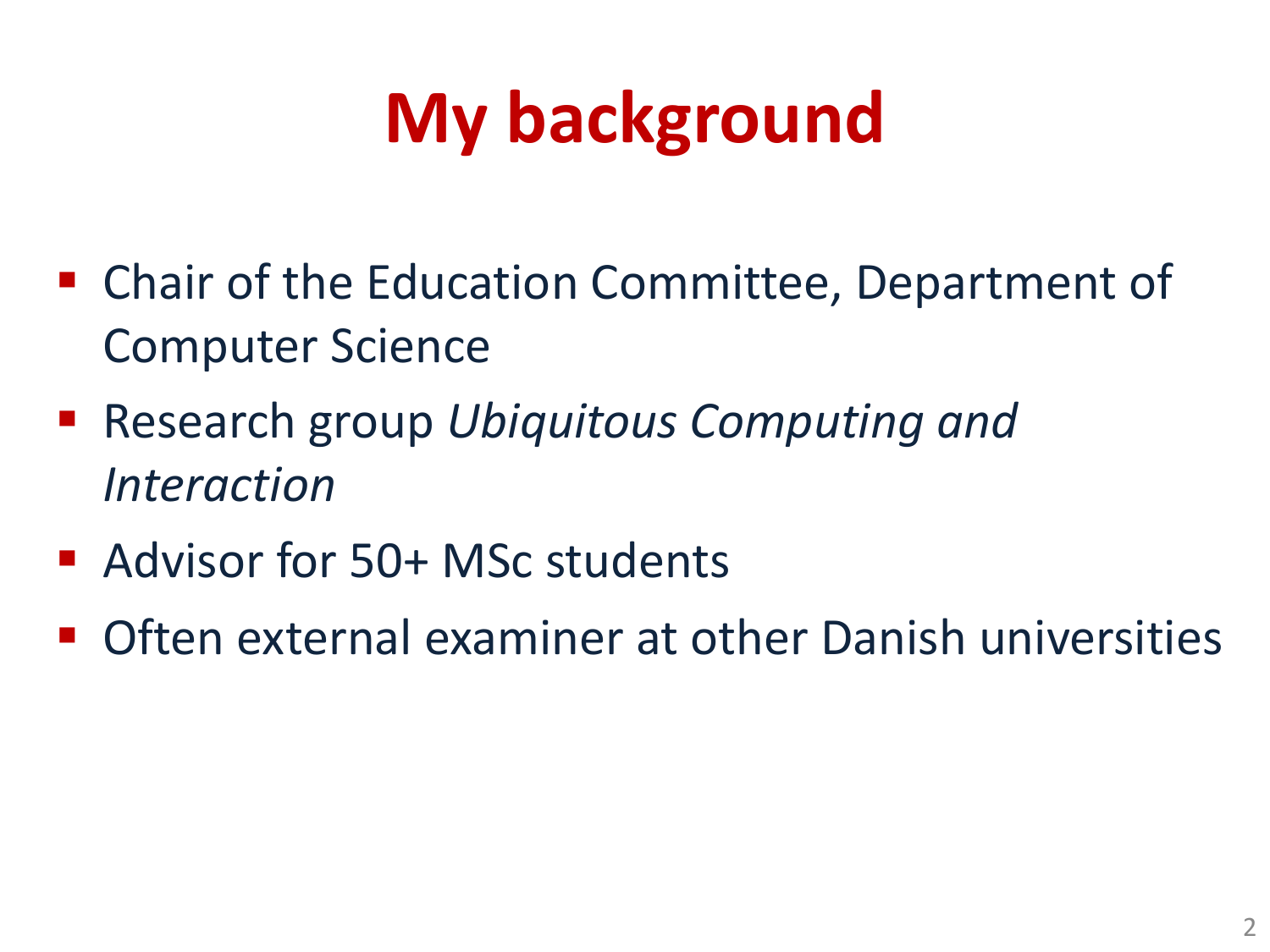## **MSc Thesis**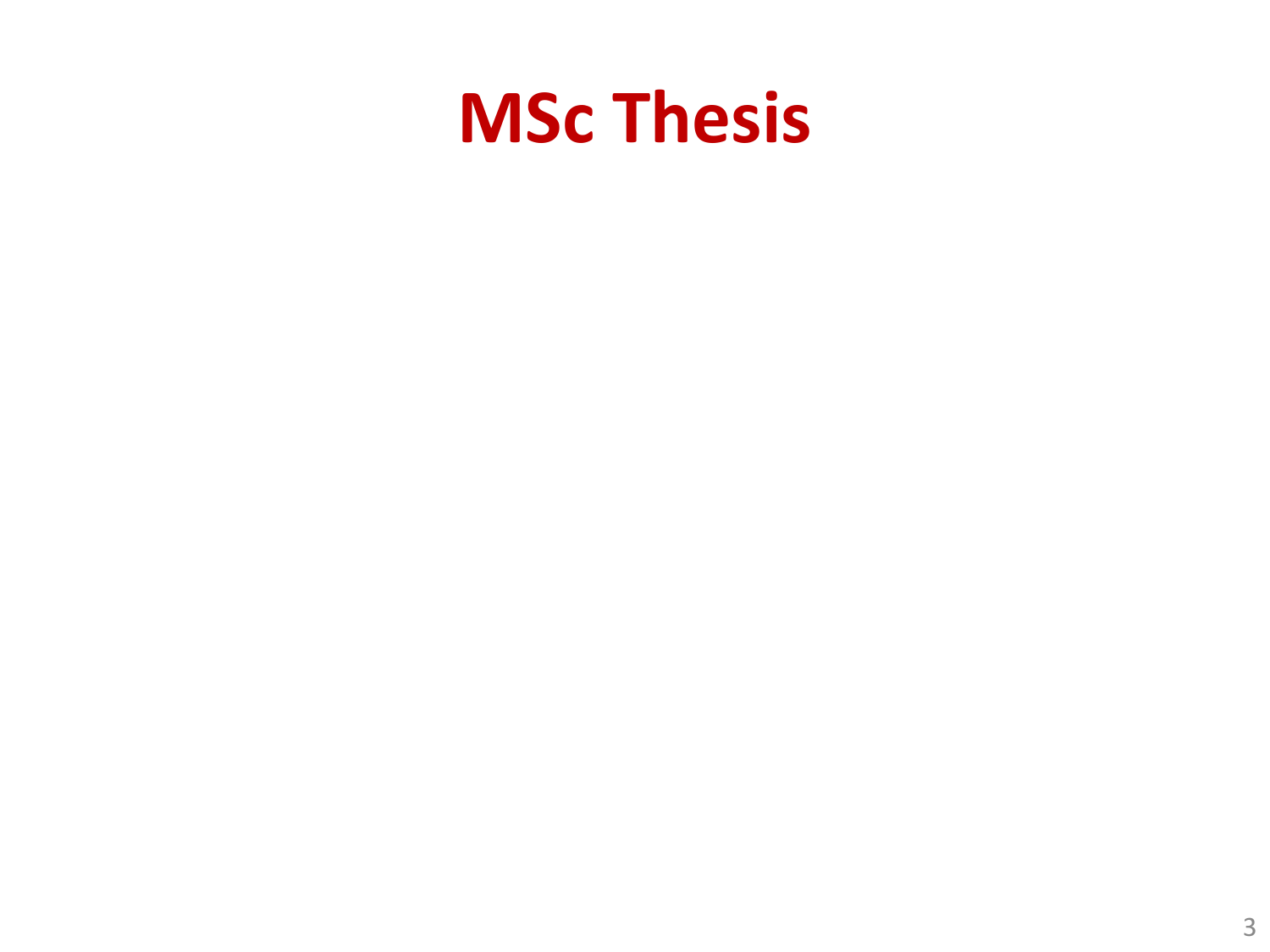## **Plan**

#### § **Formalities**

- Selection of advisor and topic
- MSc process
- MSc thesis
- MSc thesis exam (oral)

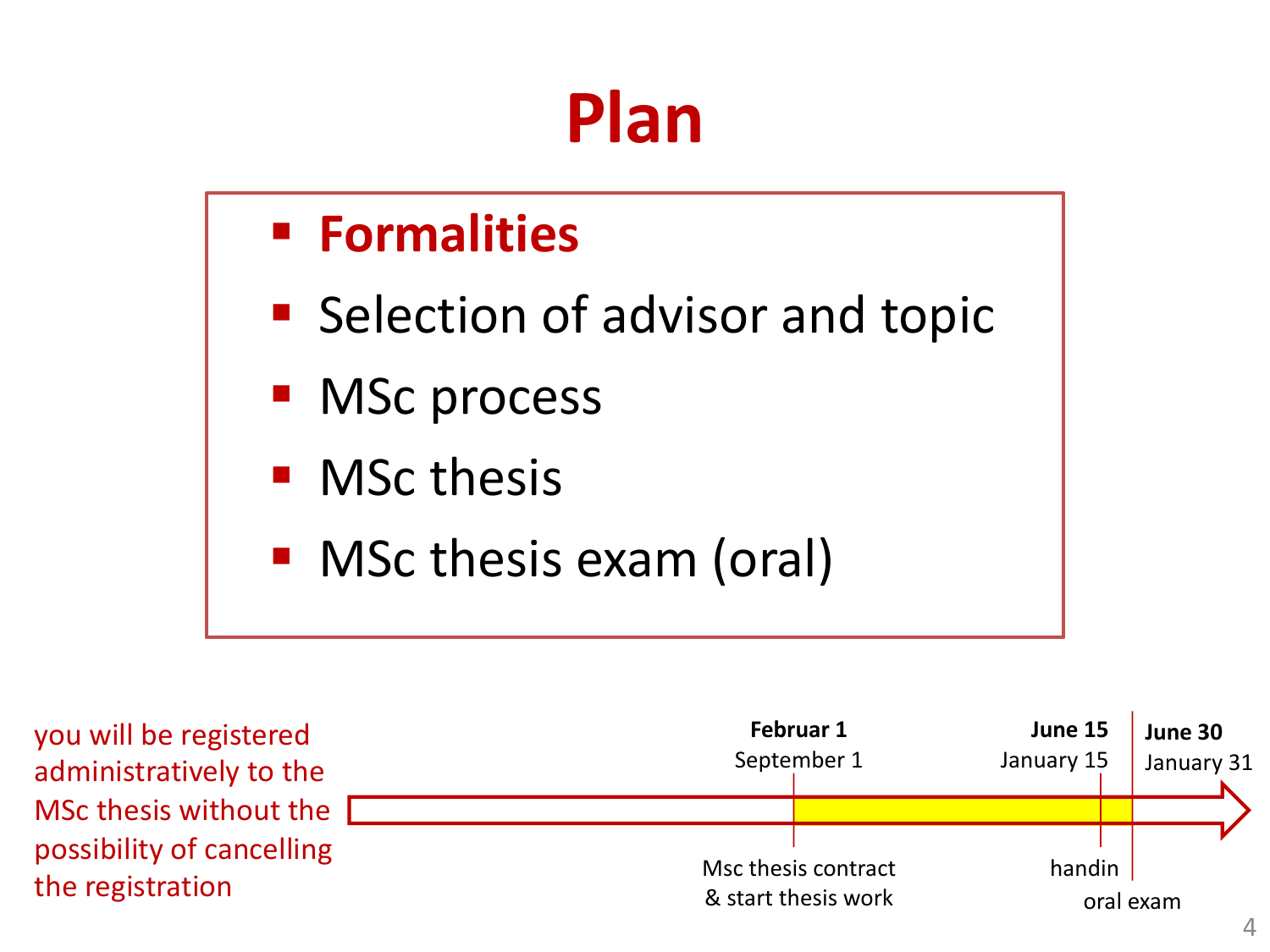## **Formalities**

- § 5 months work, incl. oral exam **~** 30 ECTS
- Thesis written in Danish or English
- Advisor: permanent faculty at the Department of Computer Science + possible (co)advisors
- § Individually or in **groups** (2-3 persons)
	- for group work the thesis must state who is responsible for the different parts of the thesis (possibly "everybody is responsible for all of the thesis")
	- From study environment study: "179 out of 331 believe it will be lonely to write the thesis"
	- *Group thesis's are strongly encouraged!*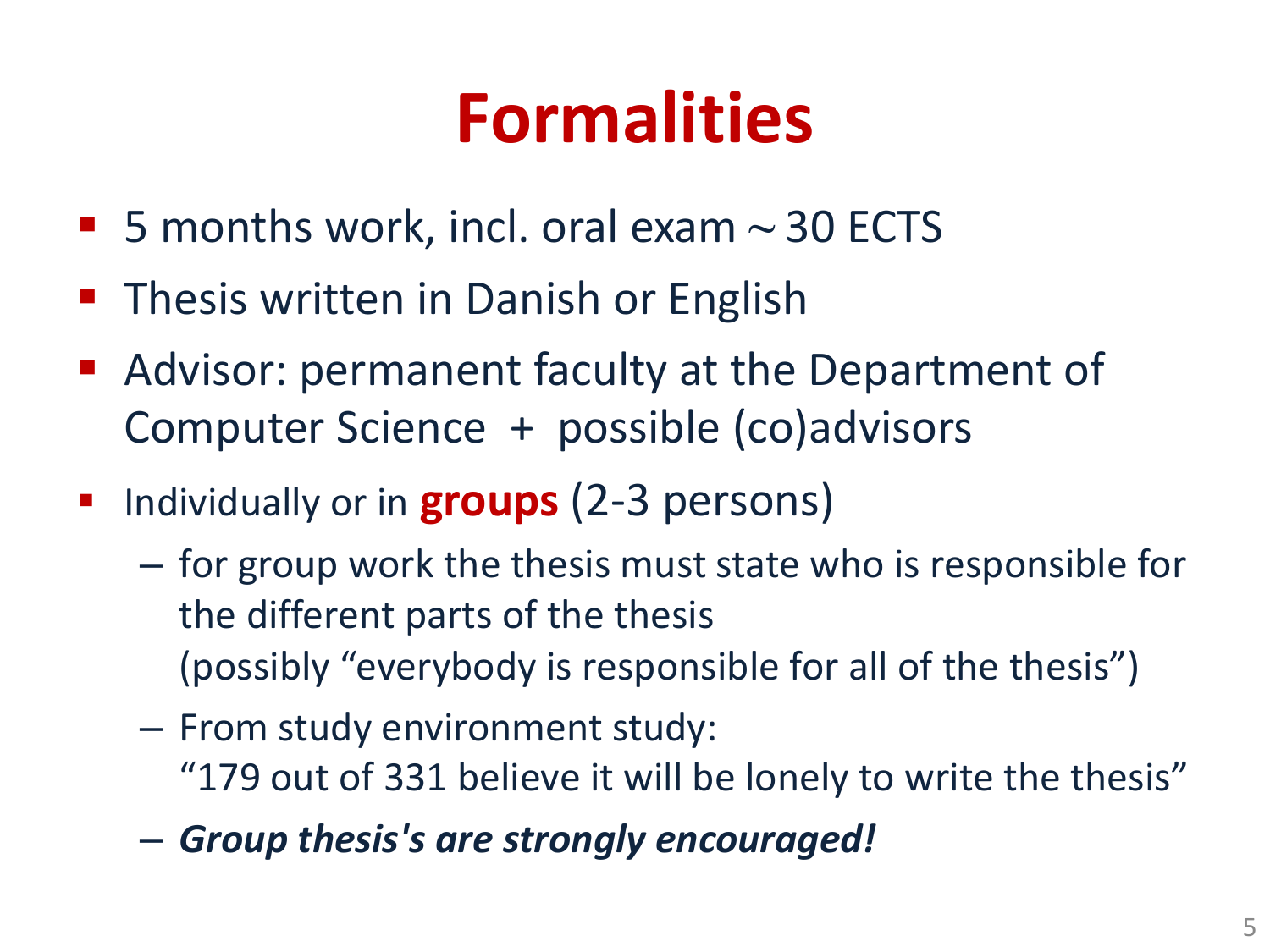## **MSc Thesis Contract**

#### **kontrakt.scitech.au.dk**

- Done jointly by the student and the advisor before the thesis work starts
- States who, general title, handin date e.t.c.
- § **Short project description and project plan**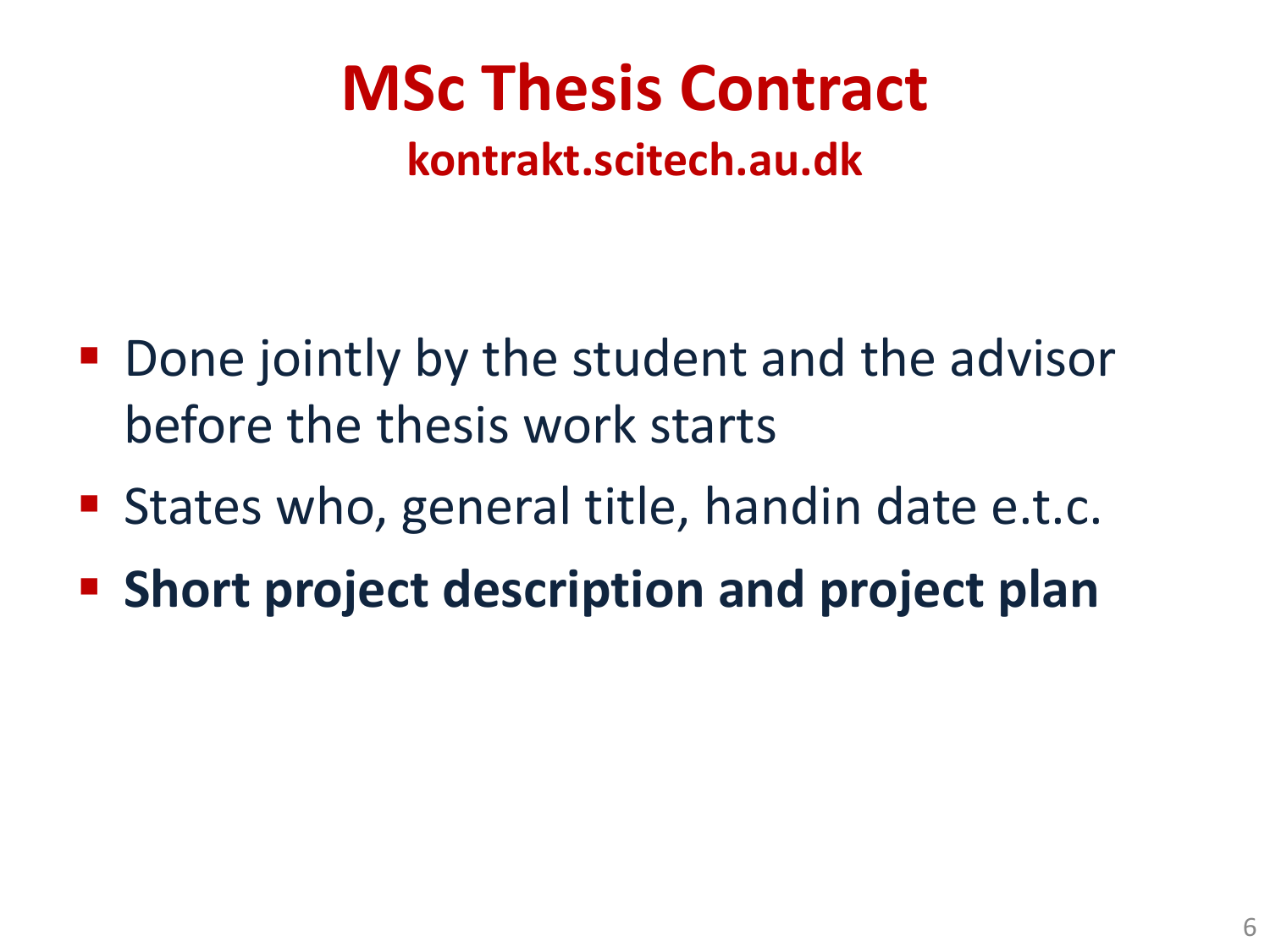# **From Study Regulations**

Read the study regulations for your MSc education: https://kursuskatalog.au.dk/en?year=2019&department=15&search=thesis

"For the Master's thesis, the **student works independently**on an academic issue, on completion of which the graduate can:

- identify, define and formulate an academic issue on a scientific basis.
- **•** define and present testable hypotheses/research questions within a strain related topic.
- **•** independently plan and complete a major academic project using the subject's scientific methodology.
- **•** analyze, critically discuss and put into perspective an academic issue.
- **assess, critically analyze and summarize the scientific literature within and strught** defined topic area.
- relay academic results objectively and concisely to a scientific audien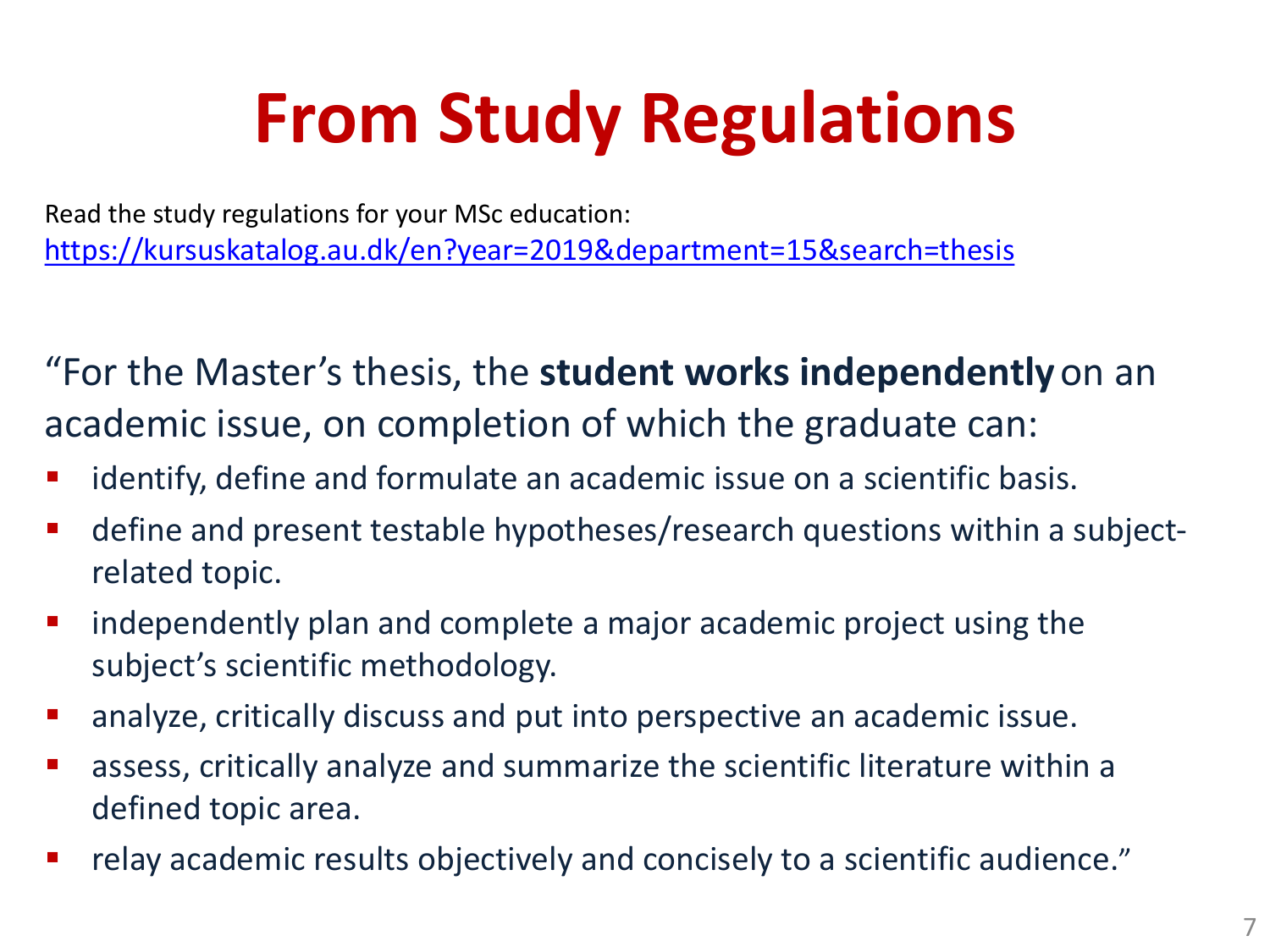## **Plan**

- § Formalities
- Selection of advisor and topic
- MSc process
- MSc thesis
- MSc thesis exam (oral)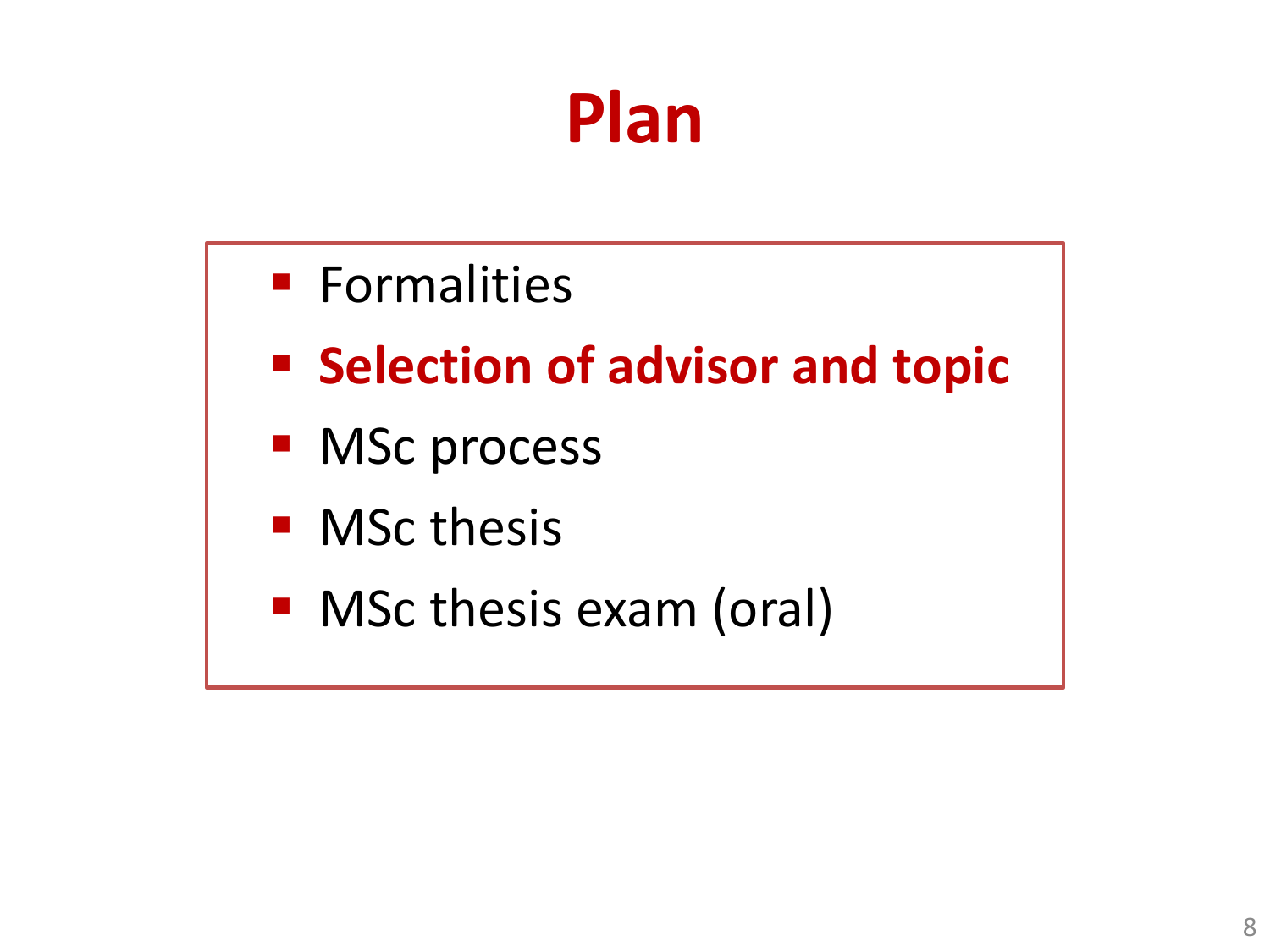# **Selection of Advisor and Topic**

- In principle it is the students job to find a project, but...
- Attend the Computer Science Day (May/June) e.t.c. Contact potential advisors, and discuss project ideas
	- but avoid advisor-surfing and "nothing better?"
- § Make the project flexible!
	- Avoid nothing-or-all ("goal is to prove [foo]")
	- If everything goes fine, ambitions can be increased (or decreased in opposite case)

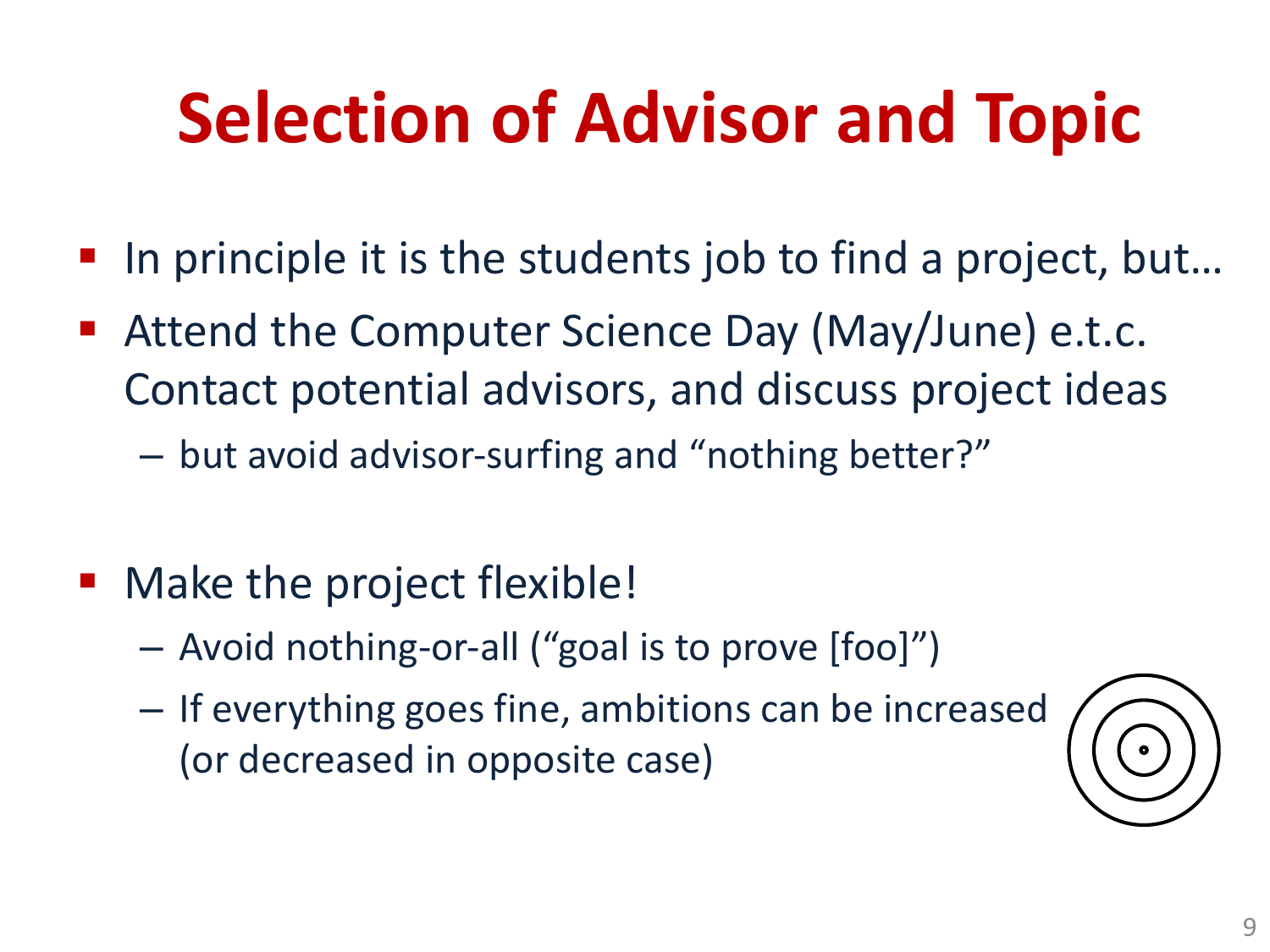## **Idea Maturation**

■ From loose idea to concrete **problem statement** and draft of **working plan**

■ Start in advance of official thesis work kick-off!

■ "Individual project work" (5 or 10 ECTS) is one possible way to test out an area before the thesis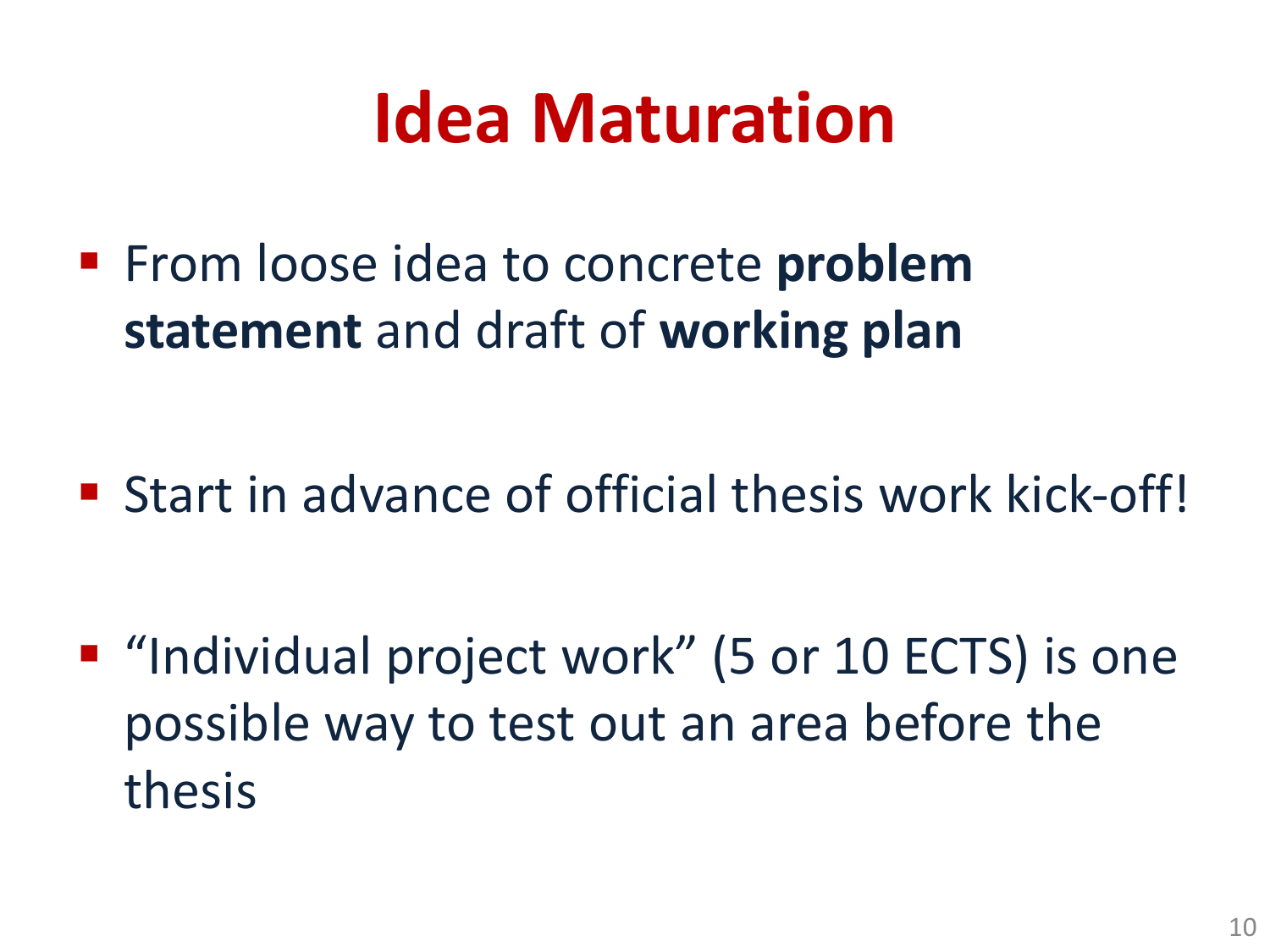# **Different Thesis Types**

- Popular types of thesis's:
	- experimental evaluation of theoretical result
	- new theoretical result
	- survey
	- research through design
- Many MSc projects originate from existing research projects
- 5-10% of MSc thesis lead to scientific publications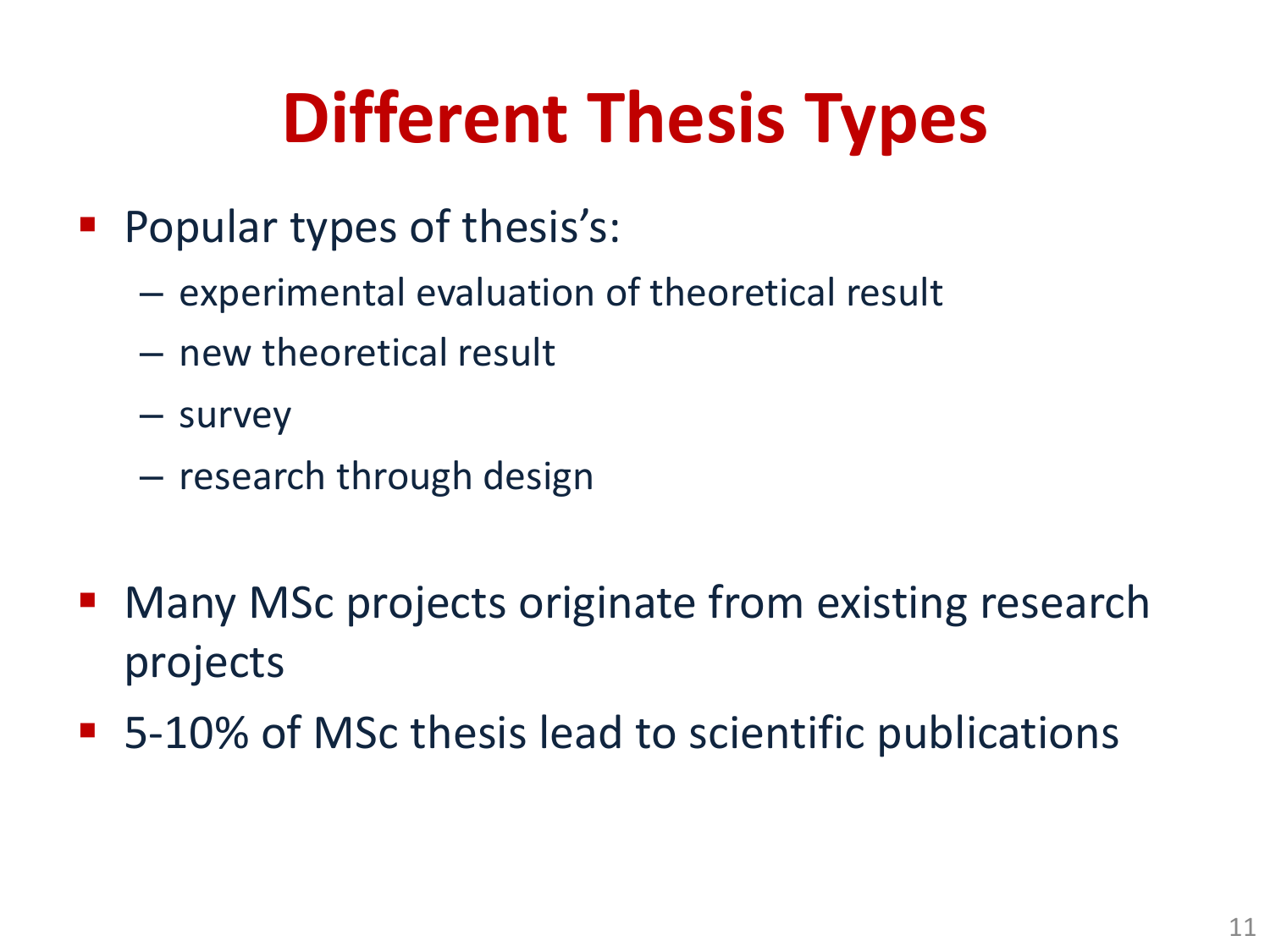# **Industry Collaboration**

- Via supervisor or your own initiative
- MSc thesis focuses on an *academic* issue
- Thesis supervisor must approve the topic
- AU technology transfer office offers templates for NDAs and collaboration agreement
- Danske Bank, Grundfos, Stibo
- Previous examples: VW, Systematic, LEGO...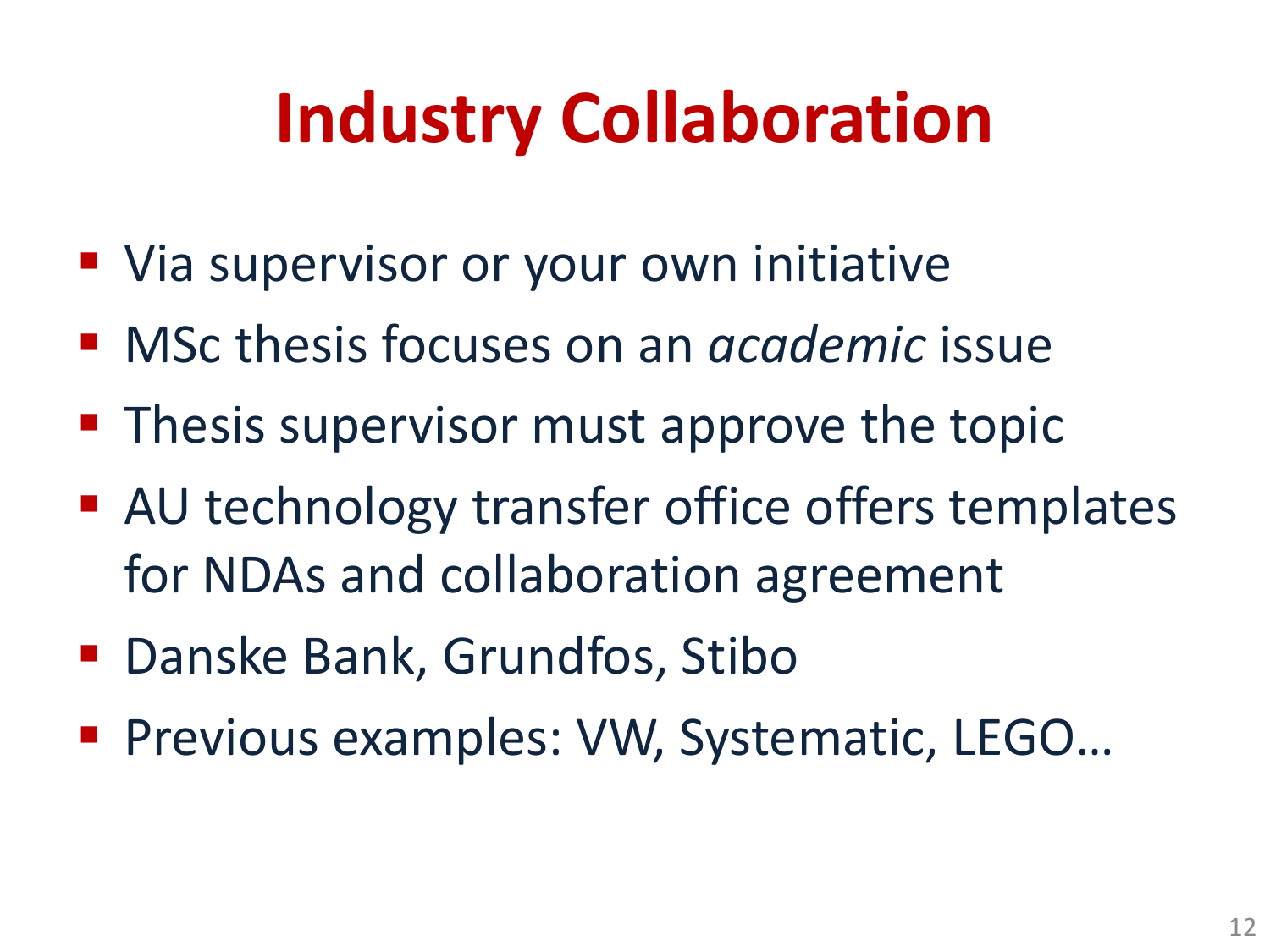# **Courses while thesis work?**

- The thesis deadline is fixed, but it is completely legal to start earlier on the thesis while still having courses
- Advantage:
	- variation from the thesis project
	- longer time
- Disadvantage:
	- "the urgent kills the important"
- Requires self-discipline!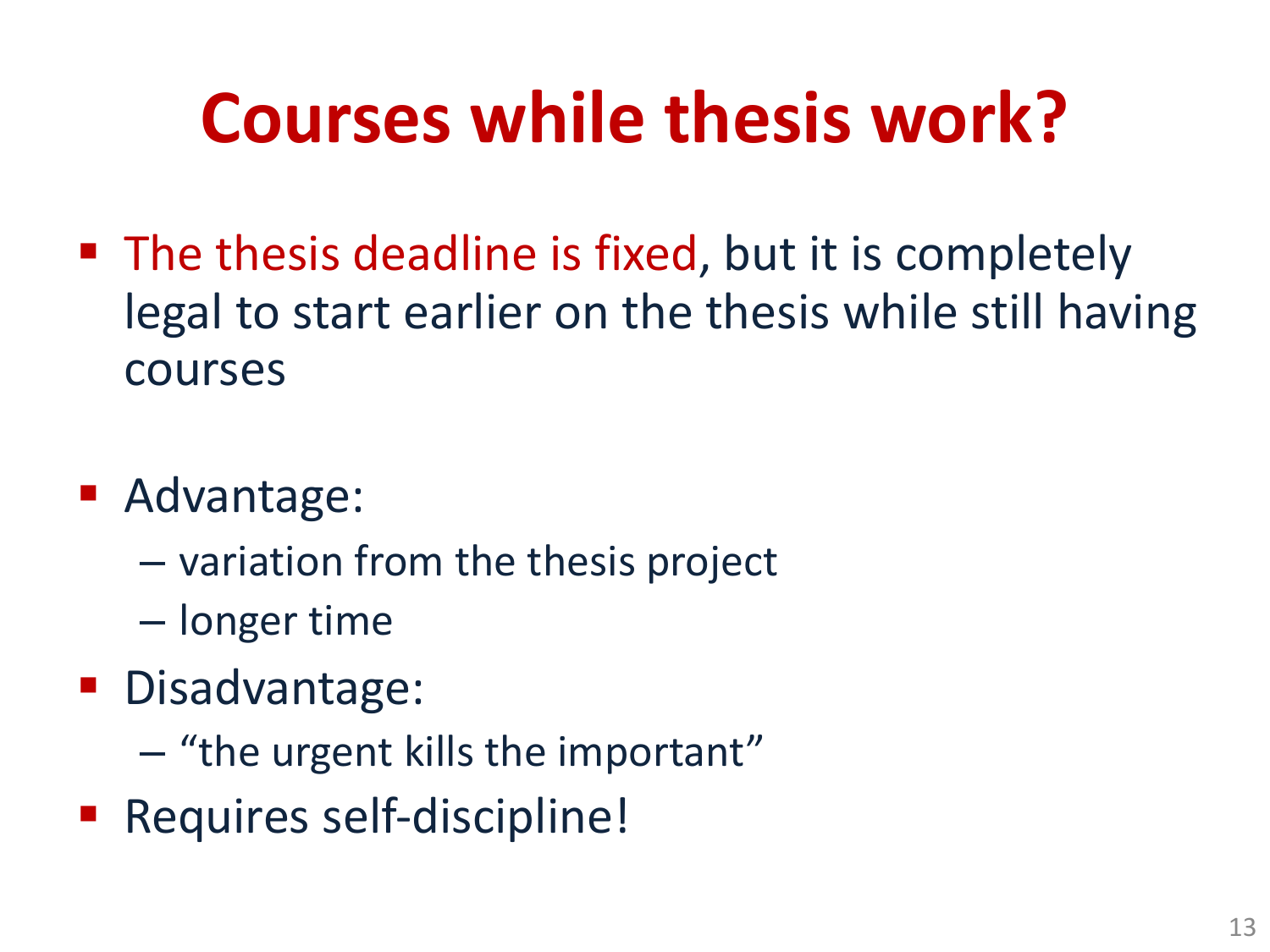## **Plan**

- § Formalities
- Selection of advisor and topic
- § **MSc process**
- MSc thesis
- MSc thesis exam (oral)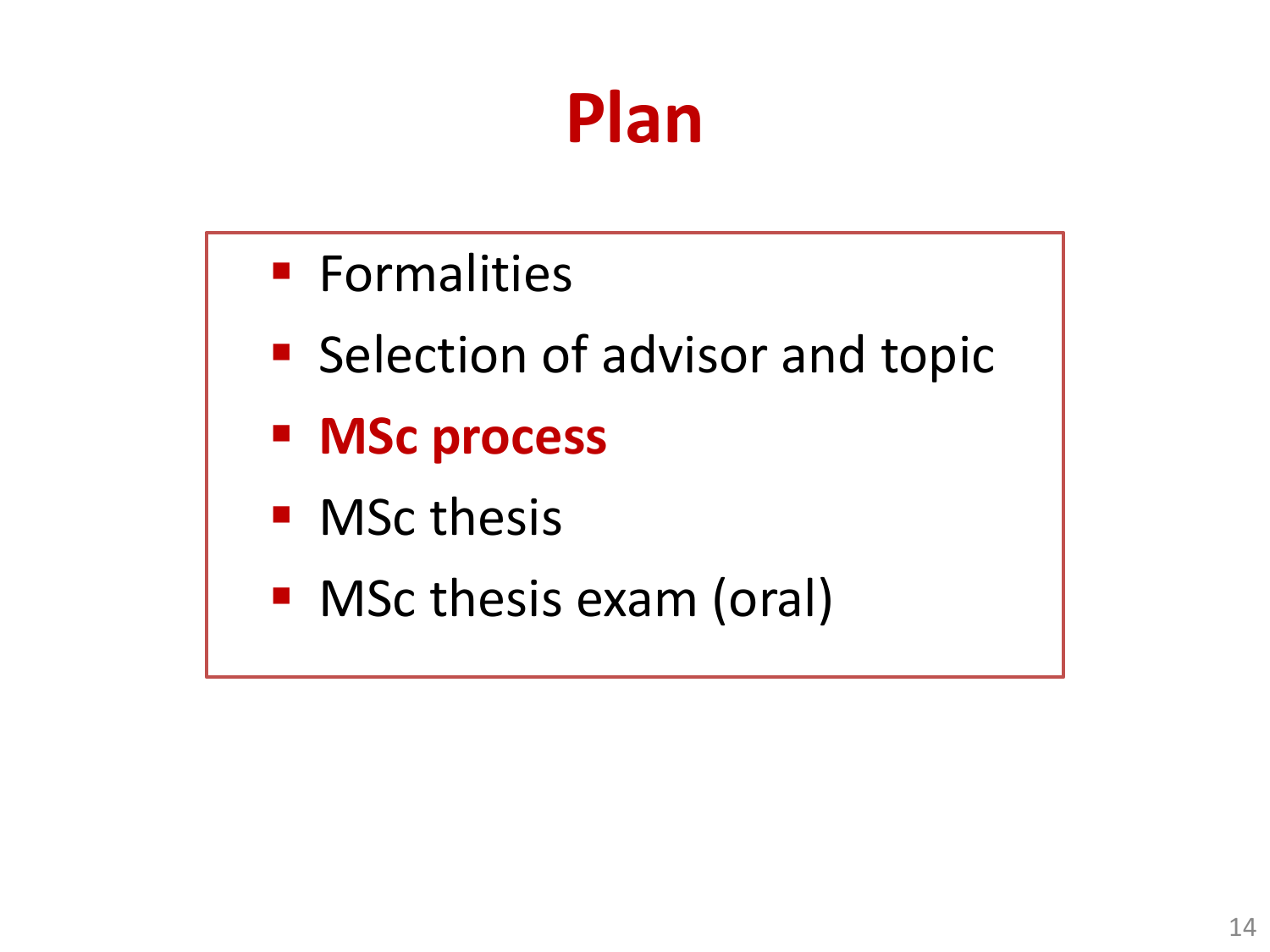## **Challenges?**

*What will be the biggest challenges for you in the process of getting the work done and writing the necessary pages over a five month period?*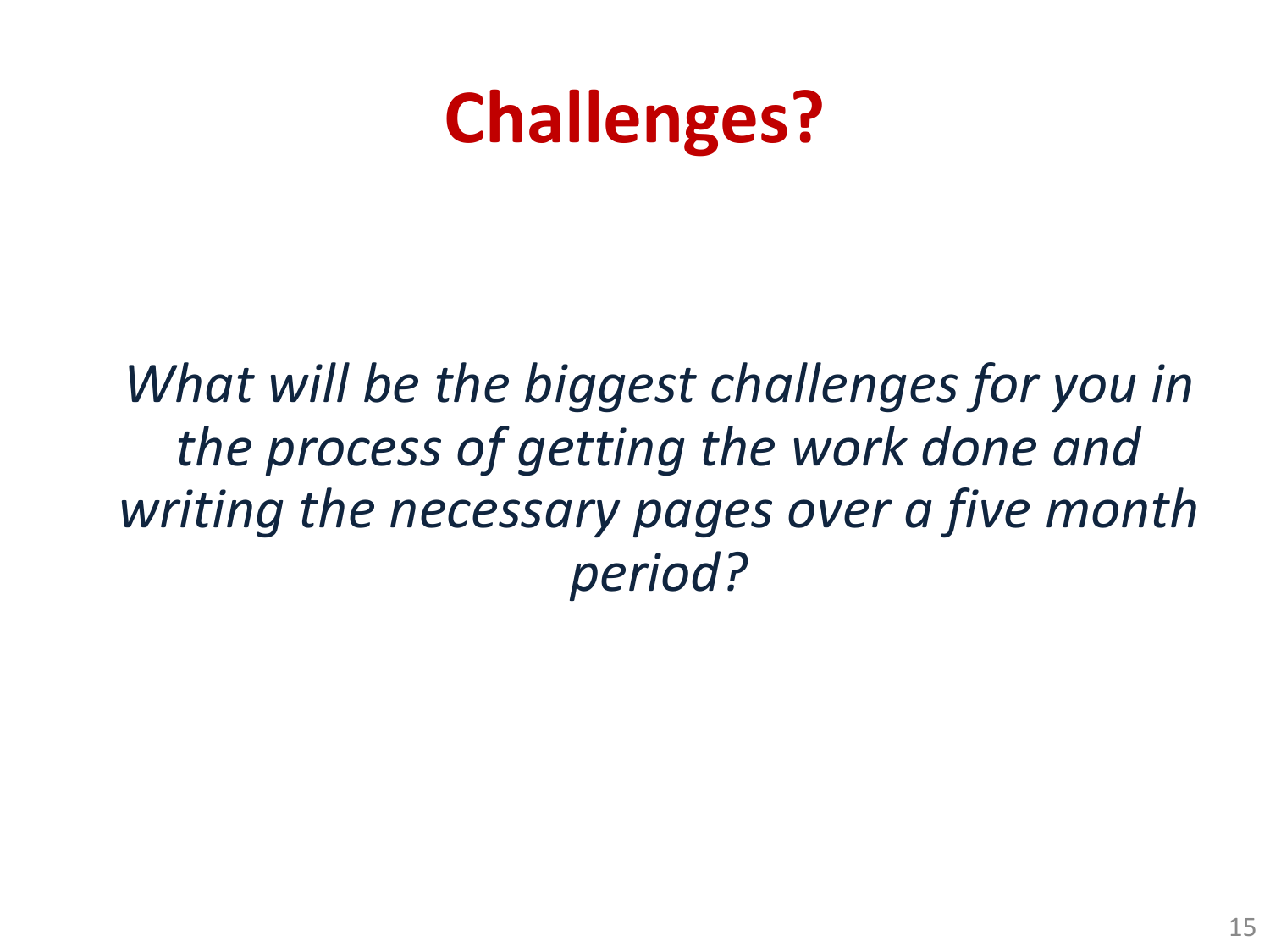## **Thesis work**

#### Be aware of the different process phases/activities:

- stating the problem
- reading the literature
- collecting data (e.g. generating test cases)
- Programming/designing
- performing experiments
- writing the report (start as early as possible!)
- proofreading
- Variation is good for productivity
- Know how to optimize your own workpractices
- § Have a **work plan**, and revise whenever necessary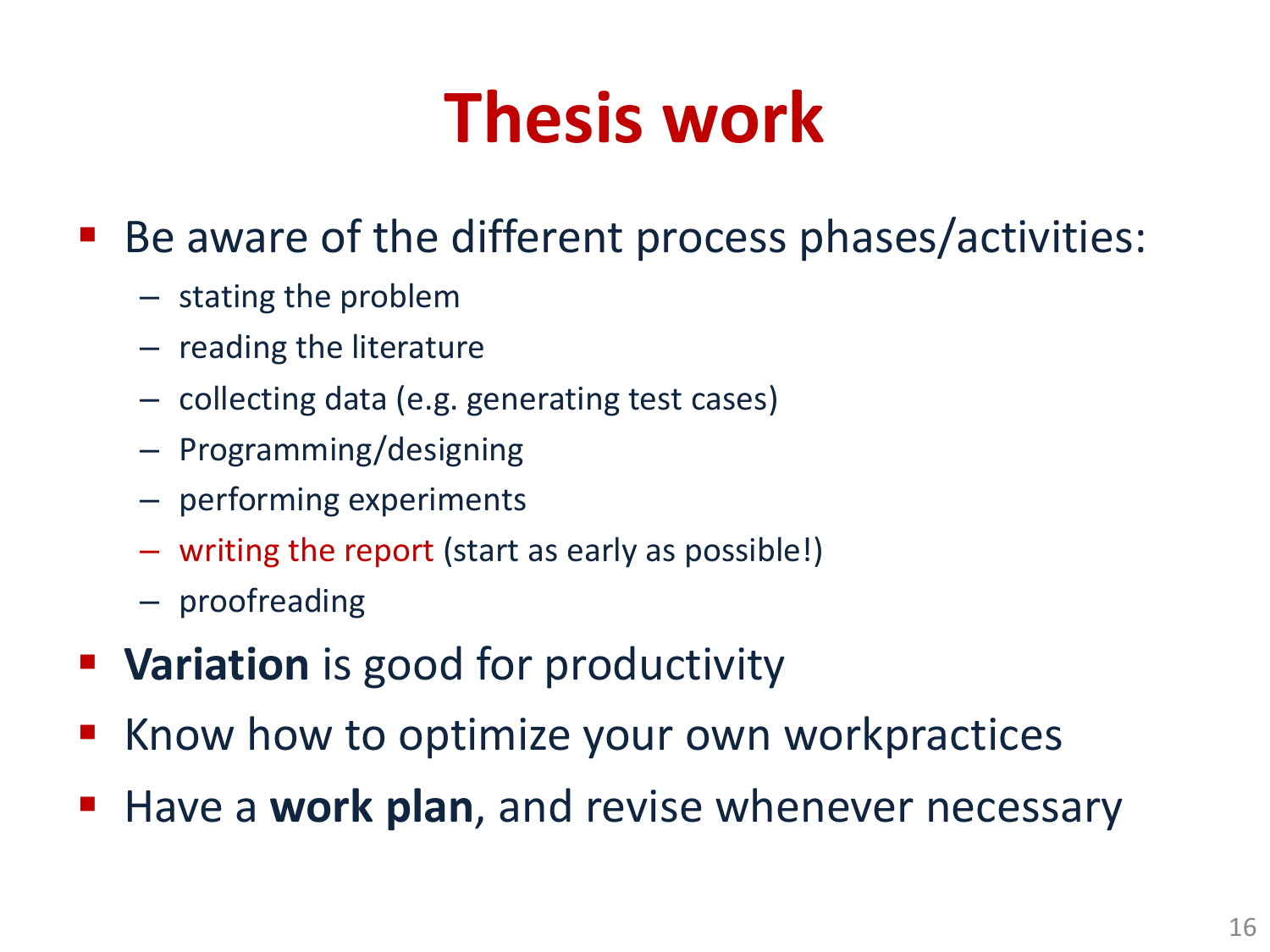## **Guidance**

- Schedule weekly meetings
	- luxury compared to other departments!
- Focused feedback
	- be prepared, send questions and current thesis PDF 1-2 days ahead of meeting (including stating expected feedback)
	- *you* have the overview, not your advisor
	- in principle it is not the advisors job to ensure activity
	- *always* have a next meeting scheduled and plan until the next meeting
	- take notes at the meeting!
- Technical questions versus "meta-issues"
- § Mutual expectations
	- "Is it sufficient to pass / get 7 / get 10-12?"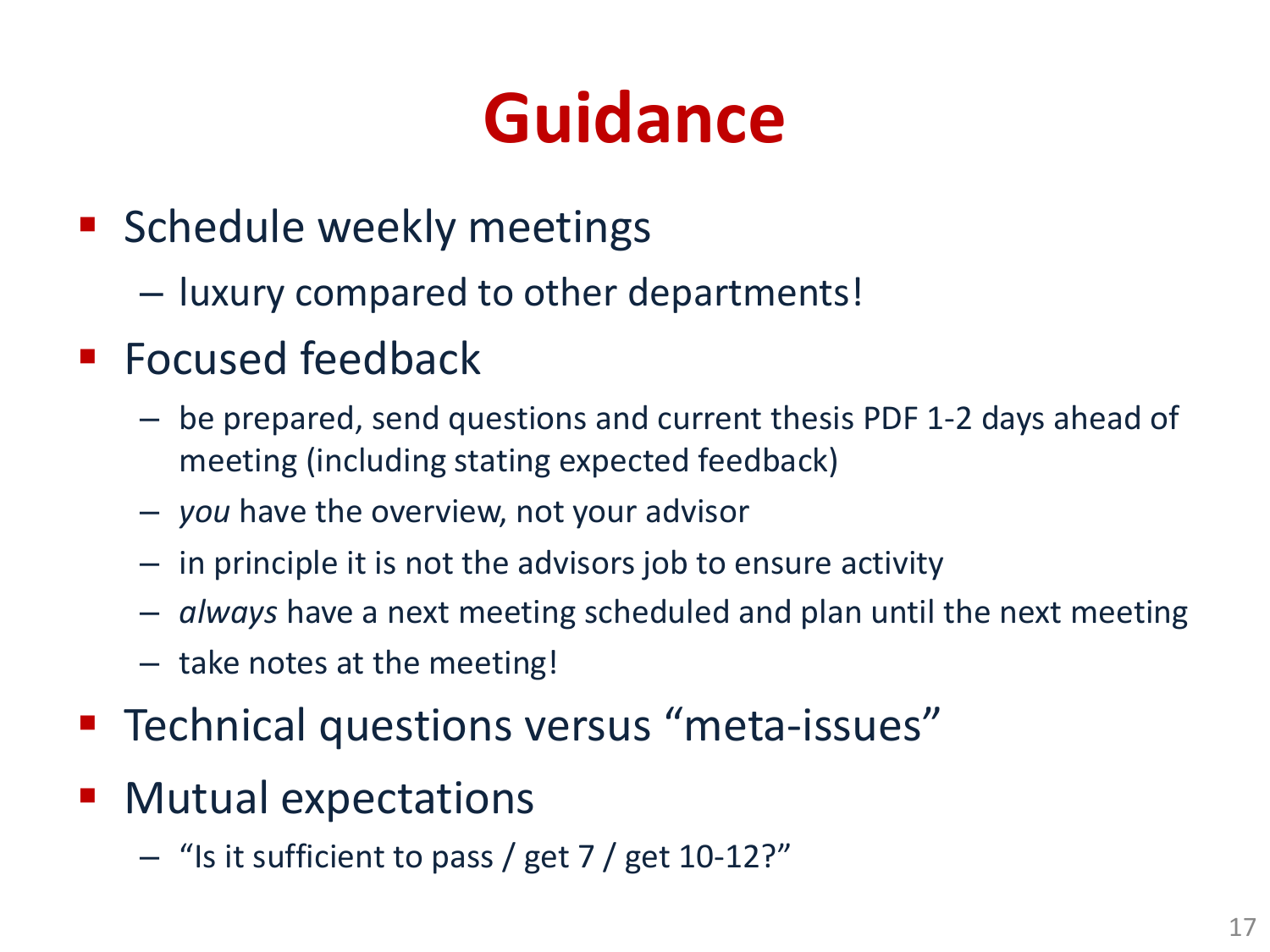## **Role of your supervisor?**

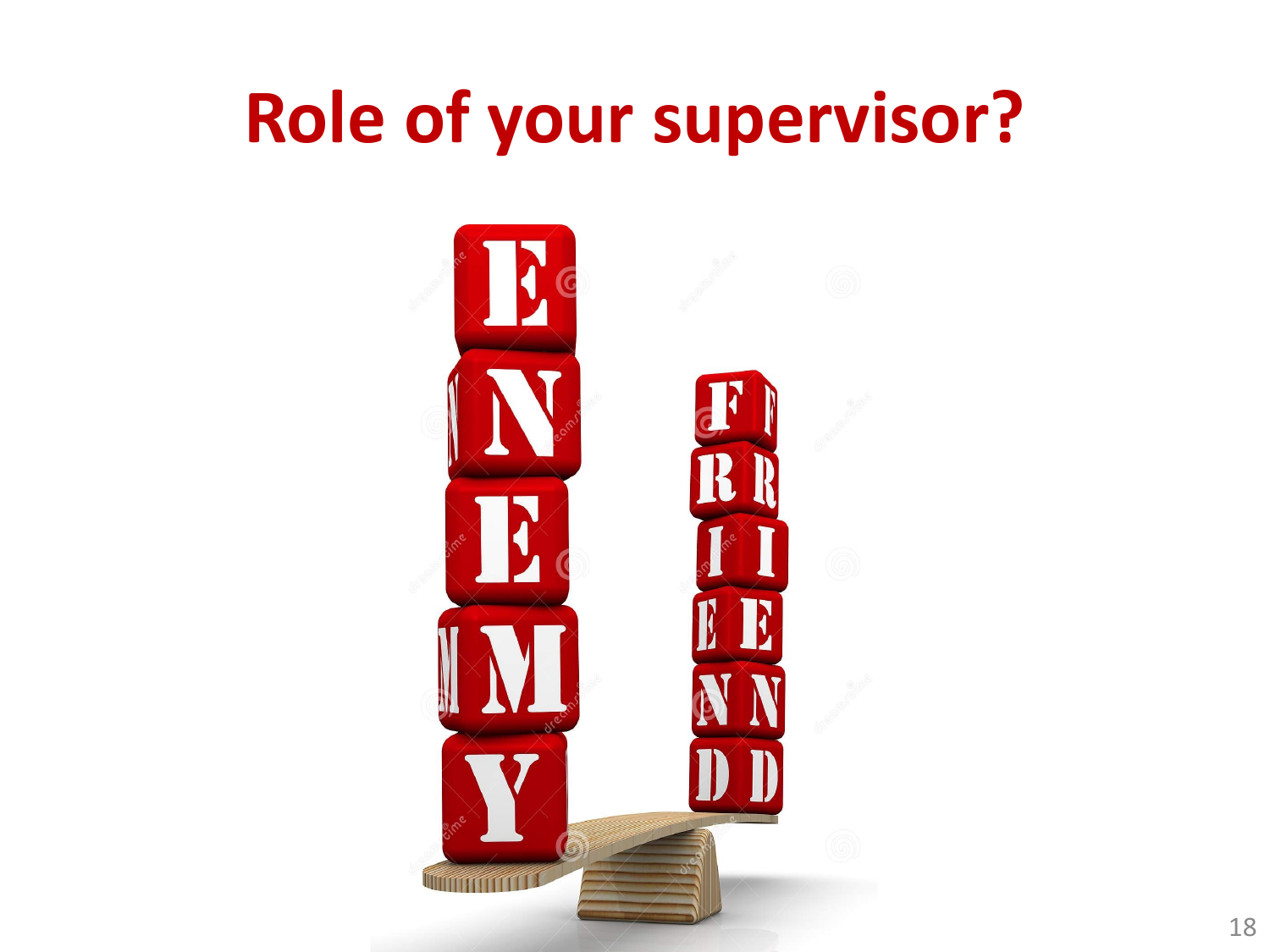## **Procrastination and perfectionisme**

#### ■ "Thesis swamp"

- the progression reform and thesis contracts has essentially elliminated the problem
- Plan, plan, plan...
	- work plan, deadlines
	- Check availability of office space
- Have realistic ambitions

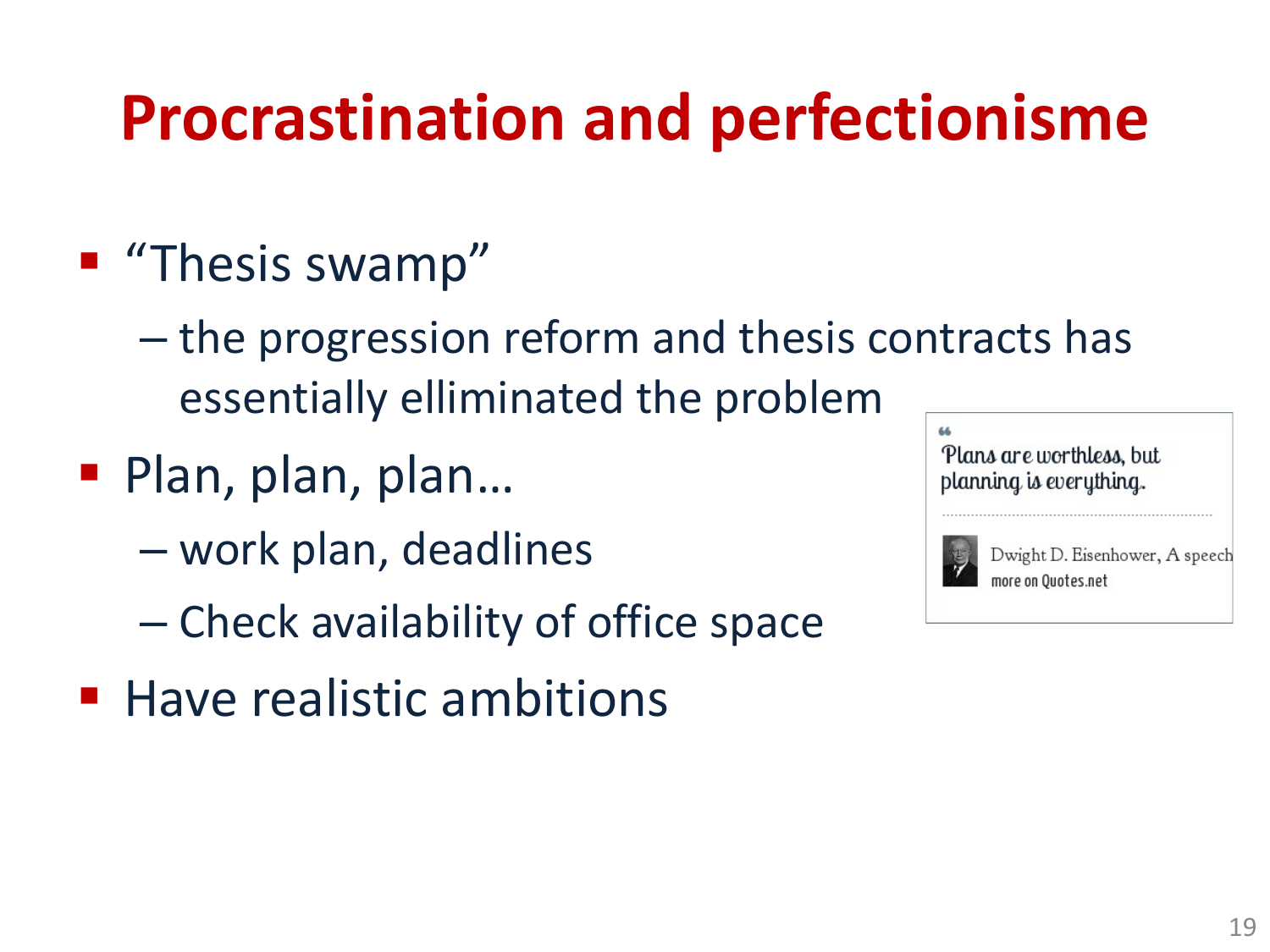## **"My advisor does not understand me"**

- Additional contact persons:
	- Gudmund S. Frandsen (education committee)
	- Marianne Graves Petersen (education committee)
	- Søren Poulsen (education coordinator, IT)
	- Nikolaj Beck Mikkelsen (student counselor)
	- Andreas Birch Olsen (study environment coordinator)

■ Always ready to help!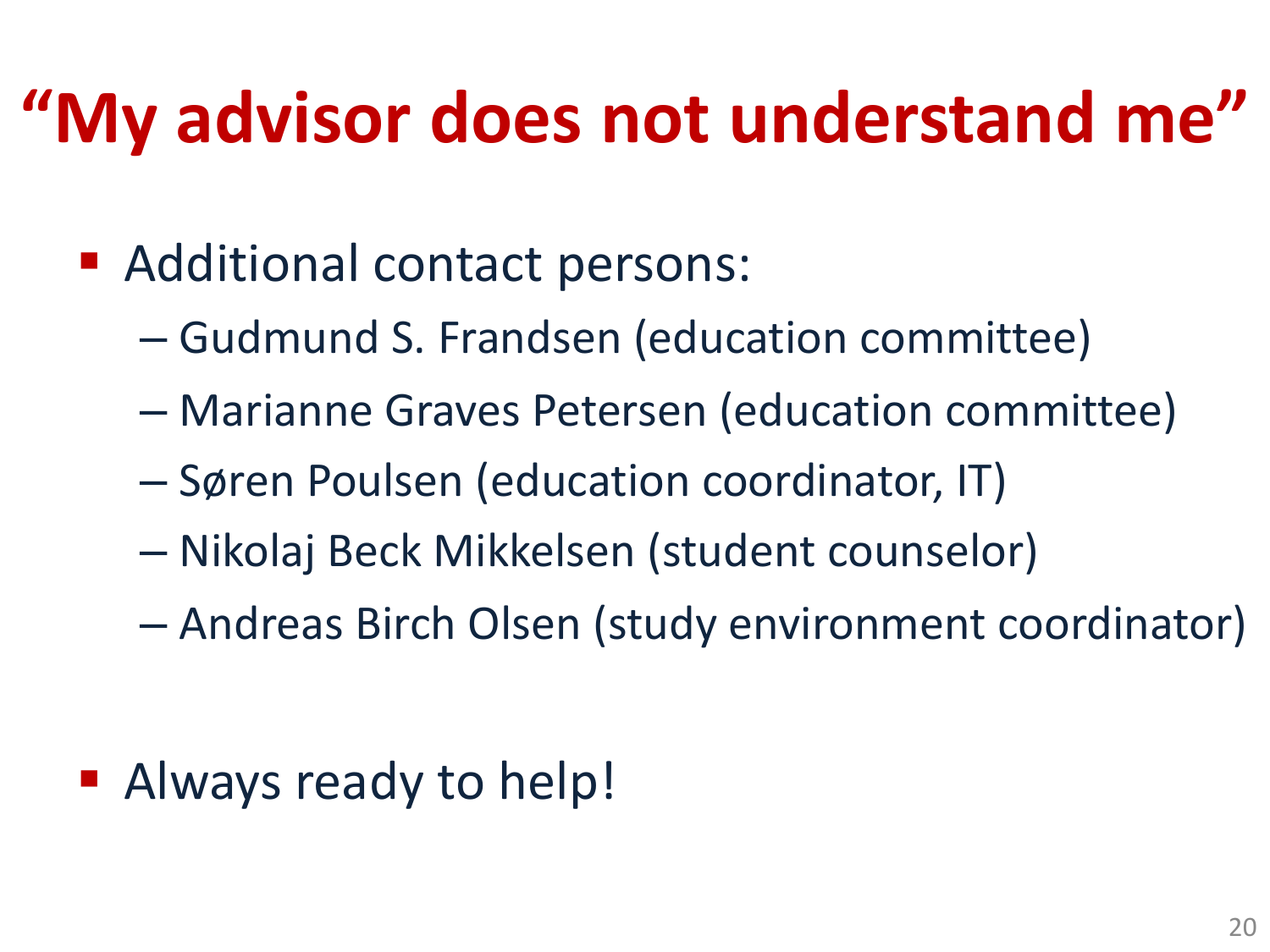## **Plan**

- Formalities
- Selection of advisor and topic
- MSc process
- § **MSc thesis**
- MSc thesis exam (oral)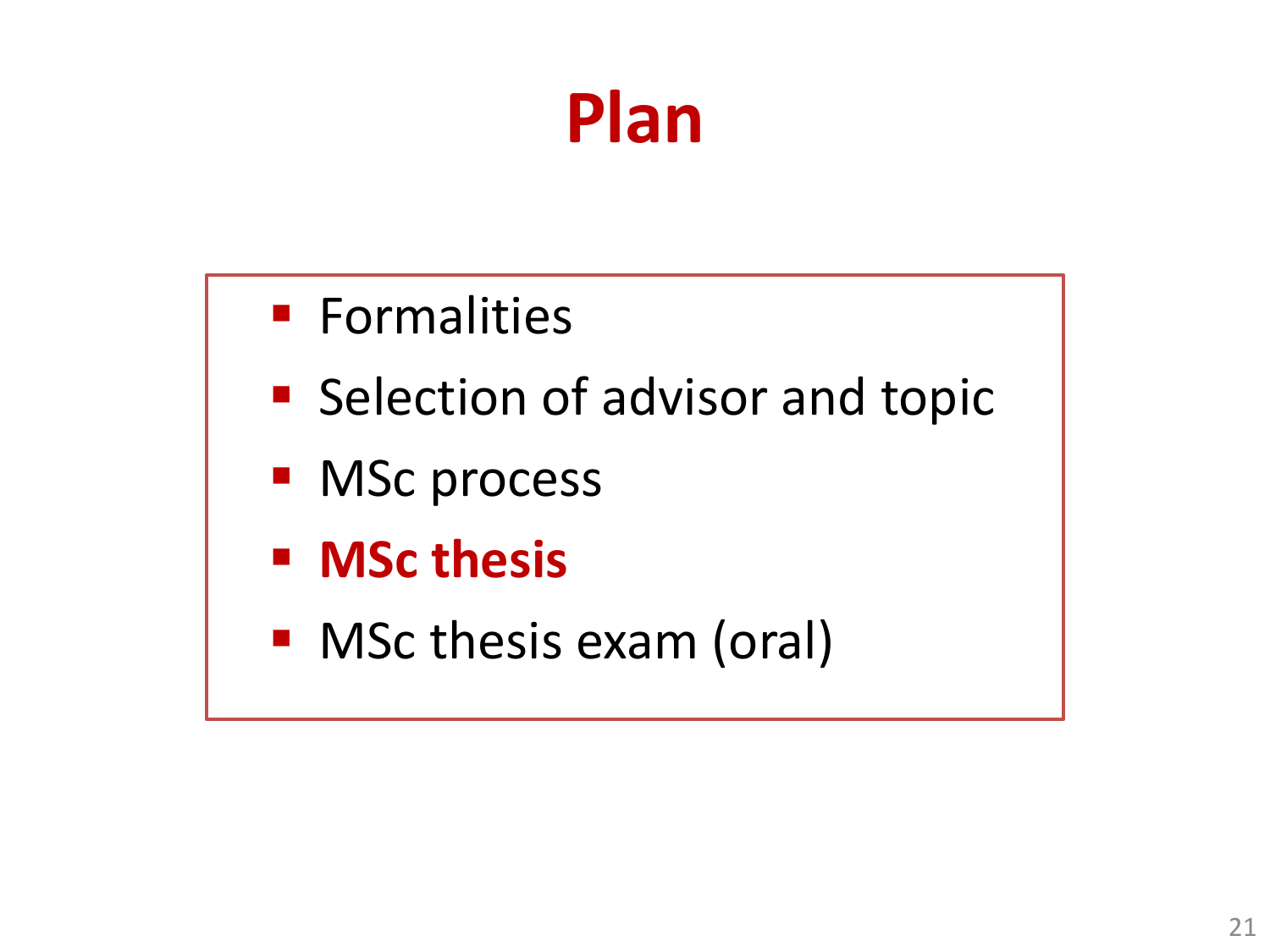# **Ways of writing**

#### § Work **top-down**

- early on make a skeleton (titles, keywords, …)
- "stepwise refinement" (like programing)

#### § Work **iteratively**

– scientific text is rarely perfect on the first writing

■ Use the report as a **working document** 

– mark ideas, keywords, to-do's using colors, margin notes, etc. (e.g. using LaTeX macros)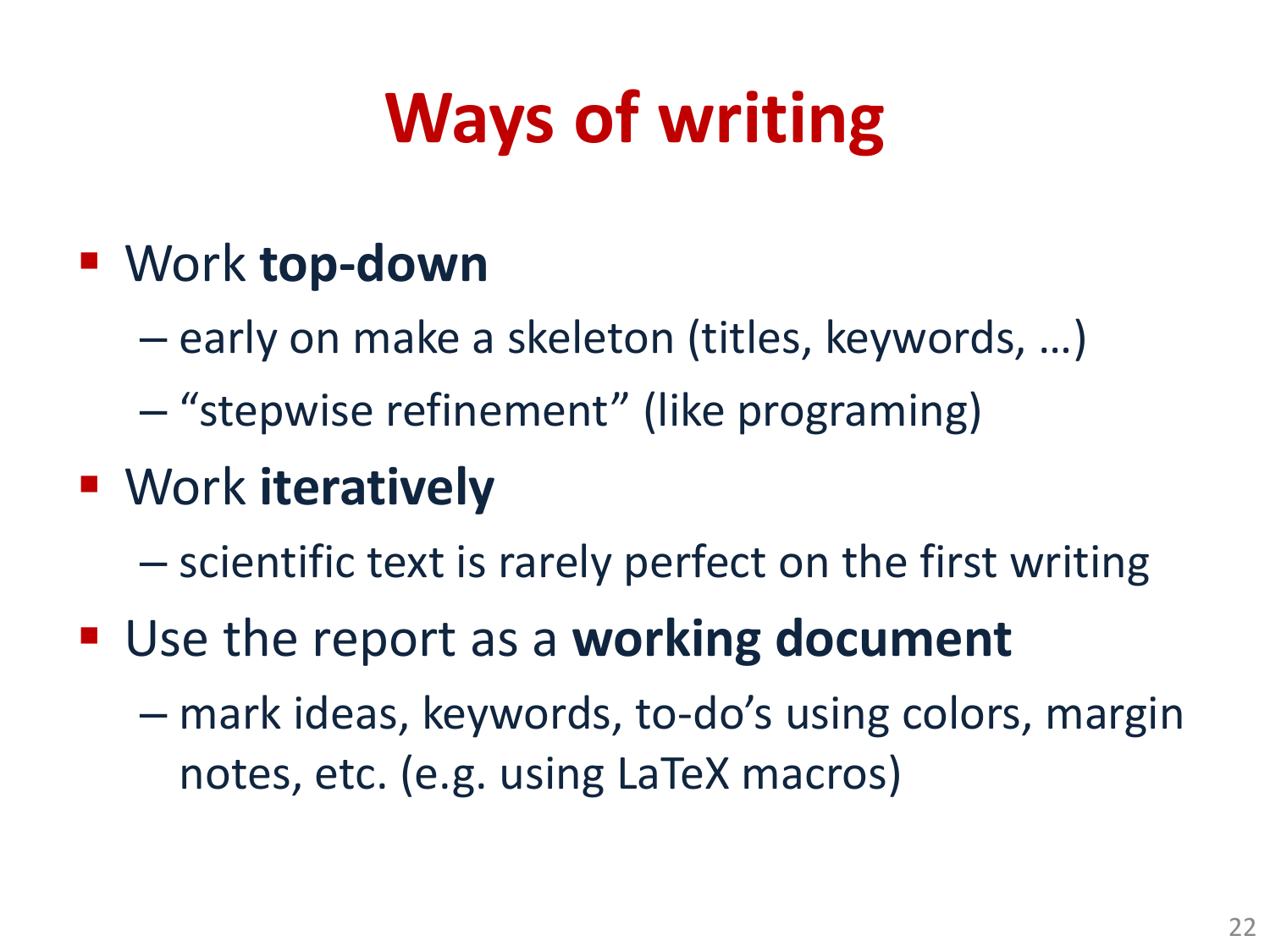## **Two understandings of the writing process**

recording knowledge

intended readers

– the advisor as an evaluator

– censor

#### tool for thinking

intended readers

- you
- the advisor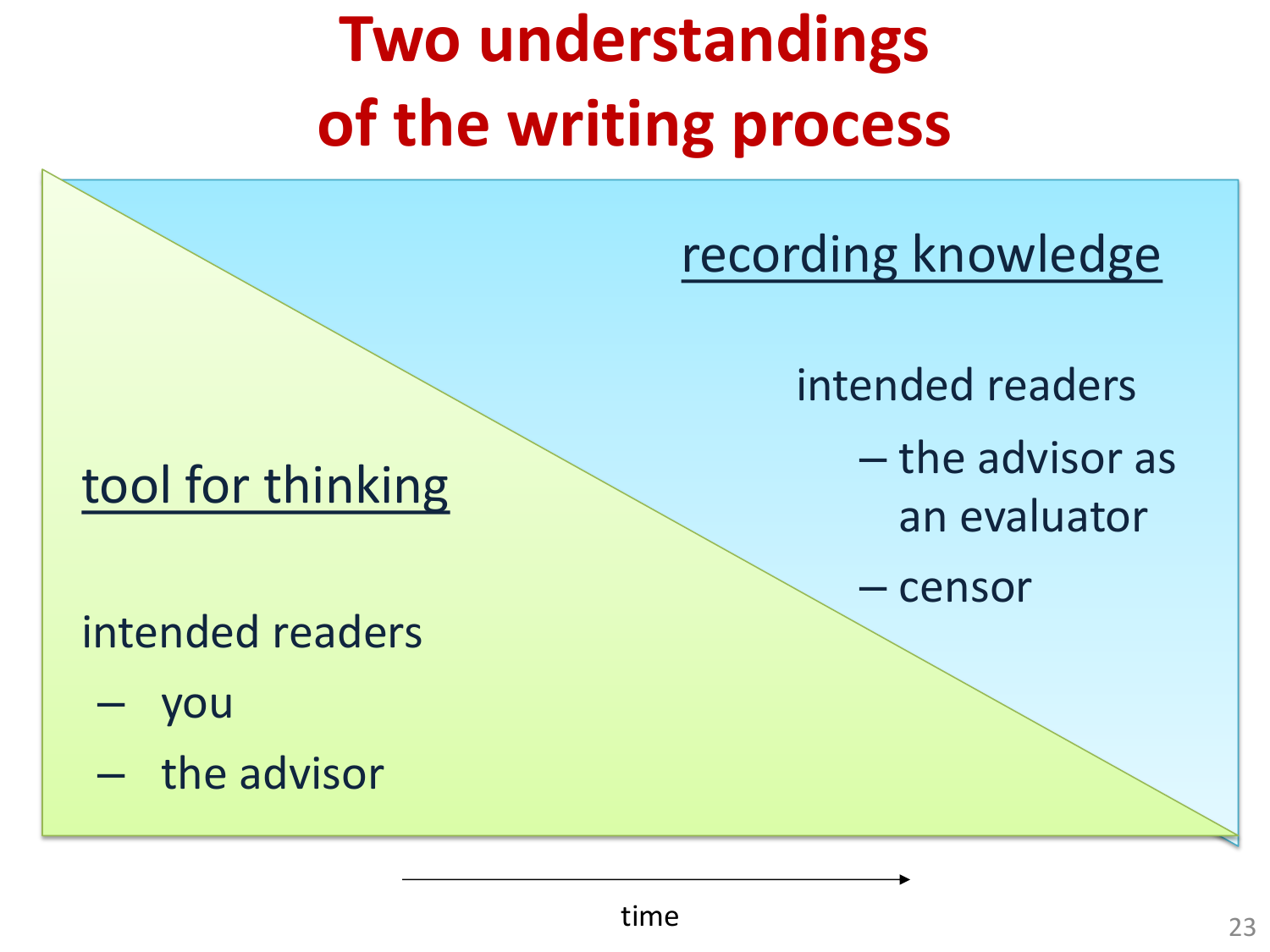# **Typical structure of a thesis**

- **•** Introduction
	- motivation
	- problem statement / hypothesis / research question IMPORTANT !!!
	- overview
- Background and related work
- Methods and overview
- [Technical content / Design & rationales]
- **E** Implementation and experiments
- Conclusion (relative to the introduction) and possible future work (documents you know the context)
- References
- (Appendix with technical details, experimental results not in the main part of the thesis, ...)
- (Webpage with programs and data)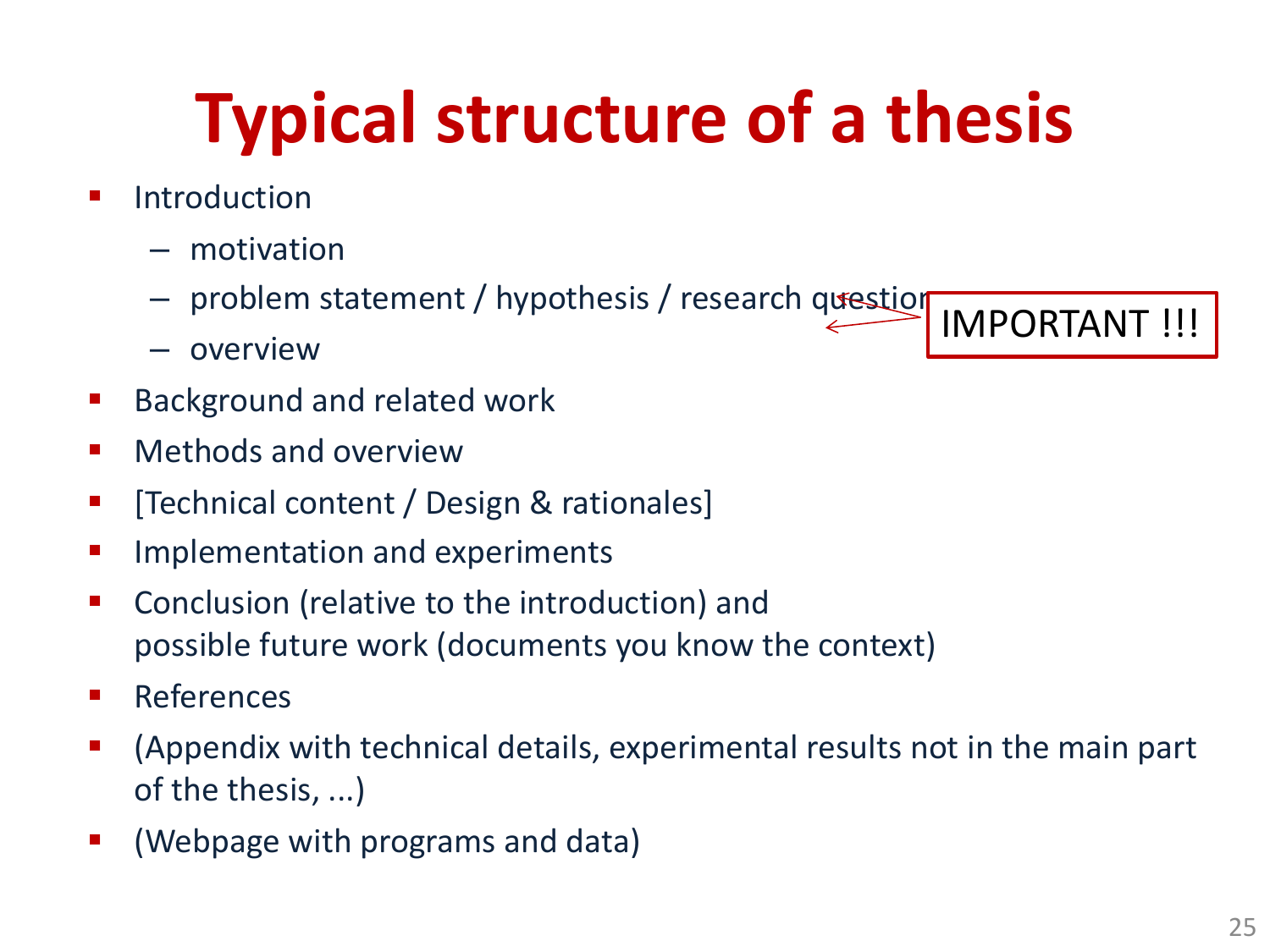## **About the introduction**

#### ■ *What is the goal?*

- background and topic (general introduction)
- specific problem and hypothesis
- definition of key concepts
- Why *is this important?* 
	- motivation
	- relevance
- How do you address the problem?
	- the theory
	- methods (proofs / experiments / case studies / …)
	- outline of the structure of the thesis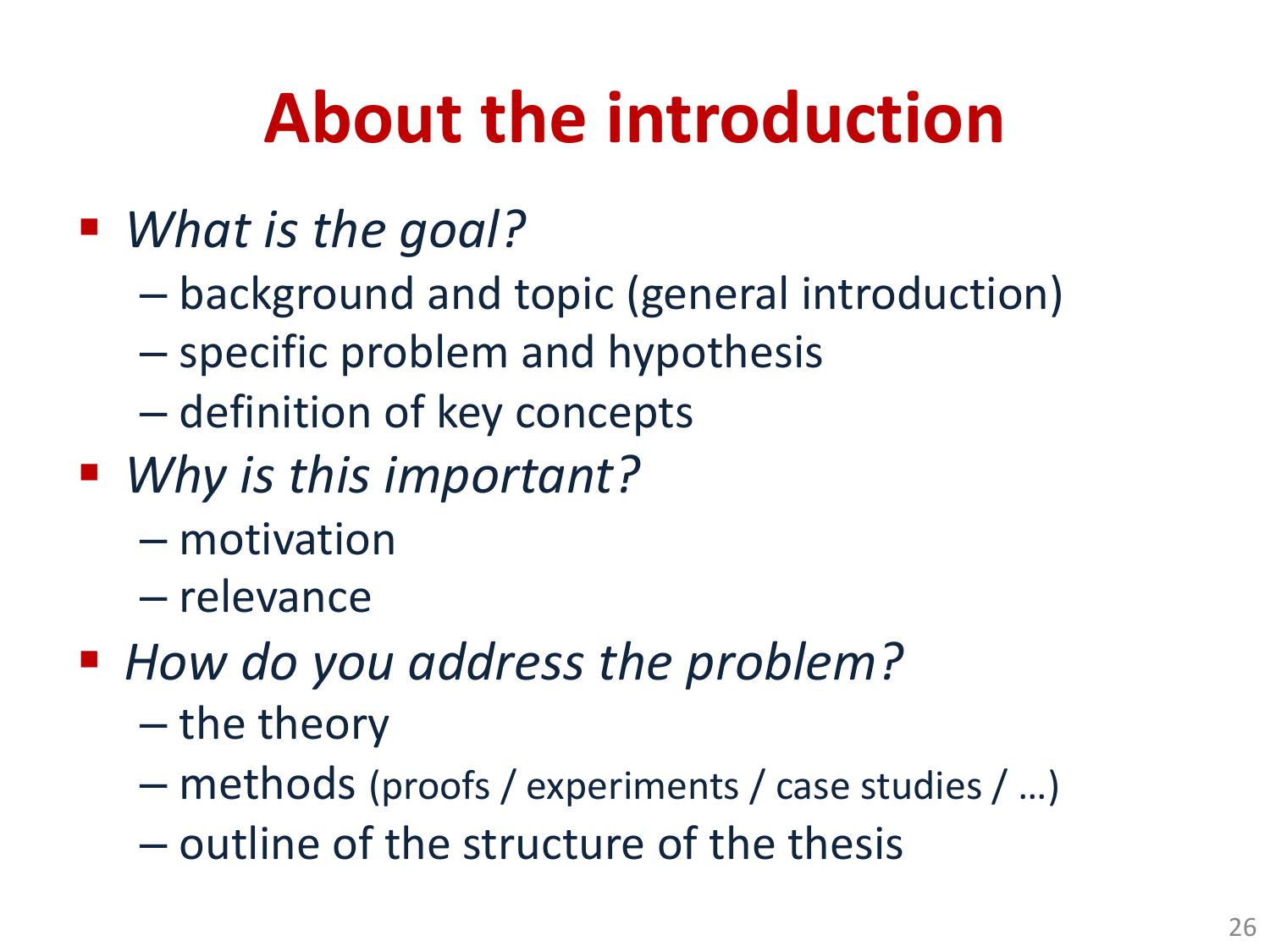# **Readability**

Have particular attention to:

- **Introduction**
- Main arguments of the paper
- Meta-communication (continuously guide the reader through the text)
	- "In this chapter we analyze X, that will be used in the analysis of Y in chapter Z"
- Use established terms  $-$  it is not a diary  $;-$ )
- Try to use a clear language (avoid cryptic sentences and words not generally known)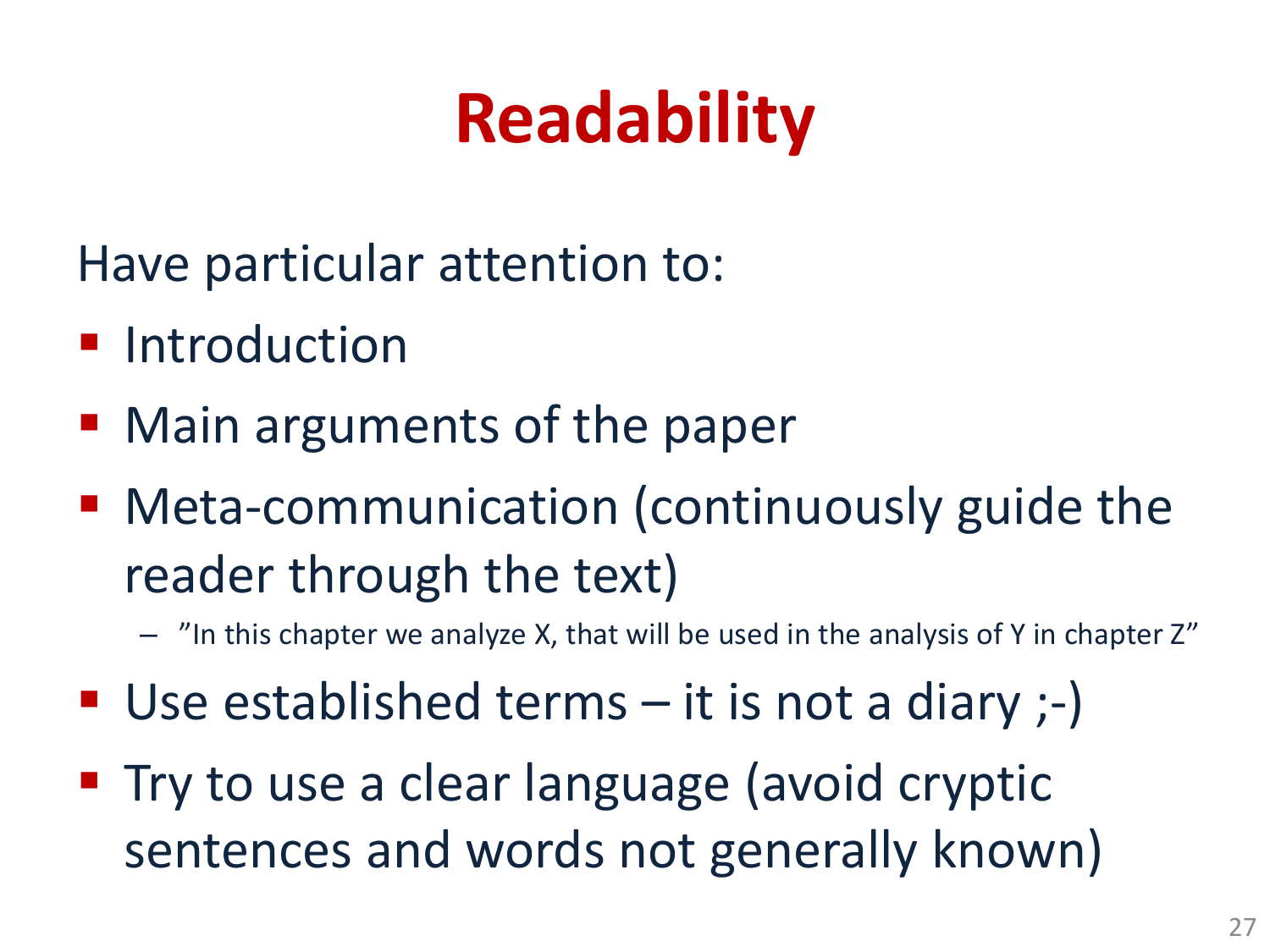# **Usi[ng re](https://arxiv.org/)ferences**

#### § Credibility of sources ?

- book (monograph)
- PhD thesis
- journal paper
- conference paper
- workshop paper
- MSc / BSc thesis
- Technical report (e.g. arxiv.org)
- webpage
- personal communication
- § Cite the most credible source !
- § Layout (e.g. BibTeX)
- § Curriculum for exam, possibly "secondary literature"

*…I have read it on the internet*

*…it is stated in the paper [foo]*

*…*[authors] state in [reference] *in [journal name] that...*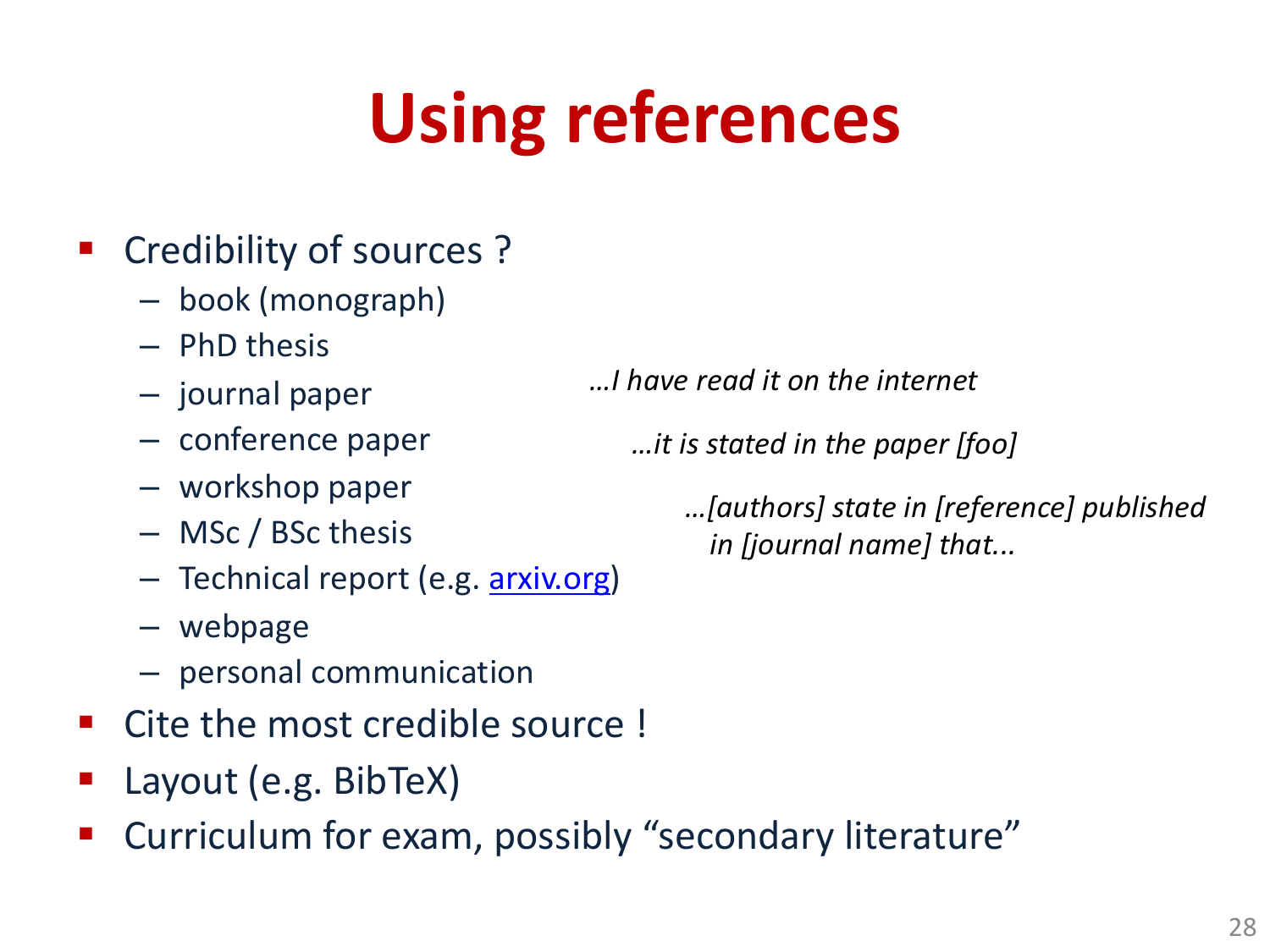# **Li[terature s](http://scholar.google.com/)earch**

#### ACM digital library **acm.org/dl**

- online database
- from au.dk network (possibly using VPN) full access to most pa

#### DBLP dblp.uni-trier.de

- online database based on publishers publication lists, +4 M entries
- from au.dk network (possibly using VPN) full access to most papers

#### Google Scholar scholar.google.com

- comprehensive and updated
- states number of *citations* as a measure of impact
- good for finding other papers citing a given paper
- The library (Nygaard 1) library@cs.au.dk
	- in case you need a particular book or (old) paper not available using Googl or DBLP
	- … but Google Scholar, ACM DL, DBLP will likely cover 99% of your literature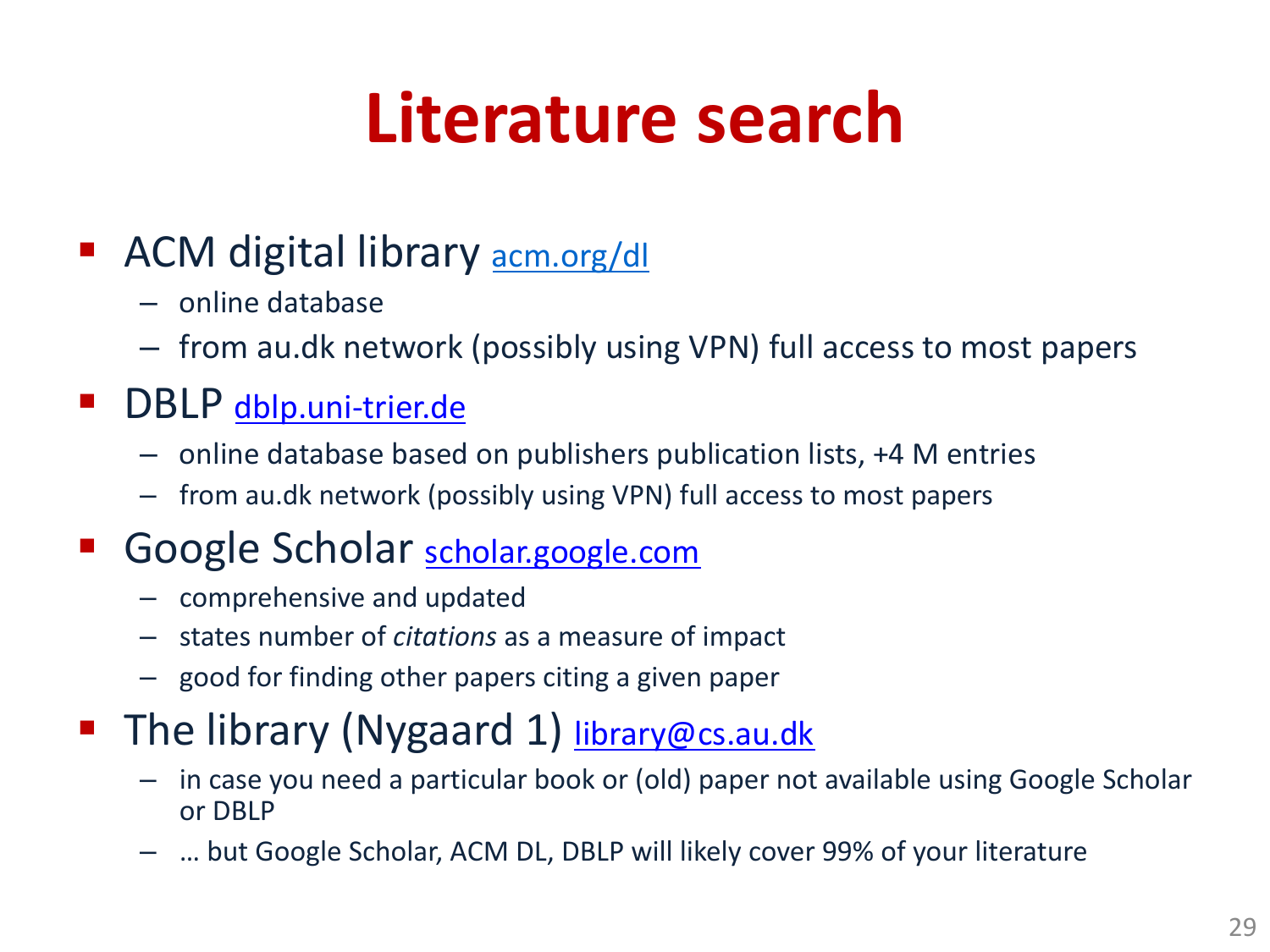# **Thesis front page**

Must include

- Study id number(s)
- [Name\(s\)](http://cs.au.dk/~amoeller/thesis-template/)
- Thesis title
- Name(s) of thesis advisor(s)
- Month and year
- The text "Master's Thesis"

LaTeX template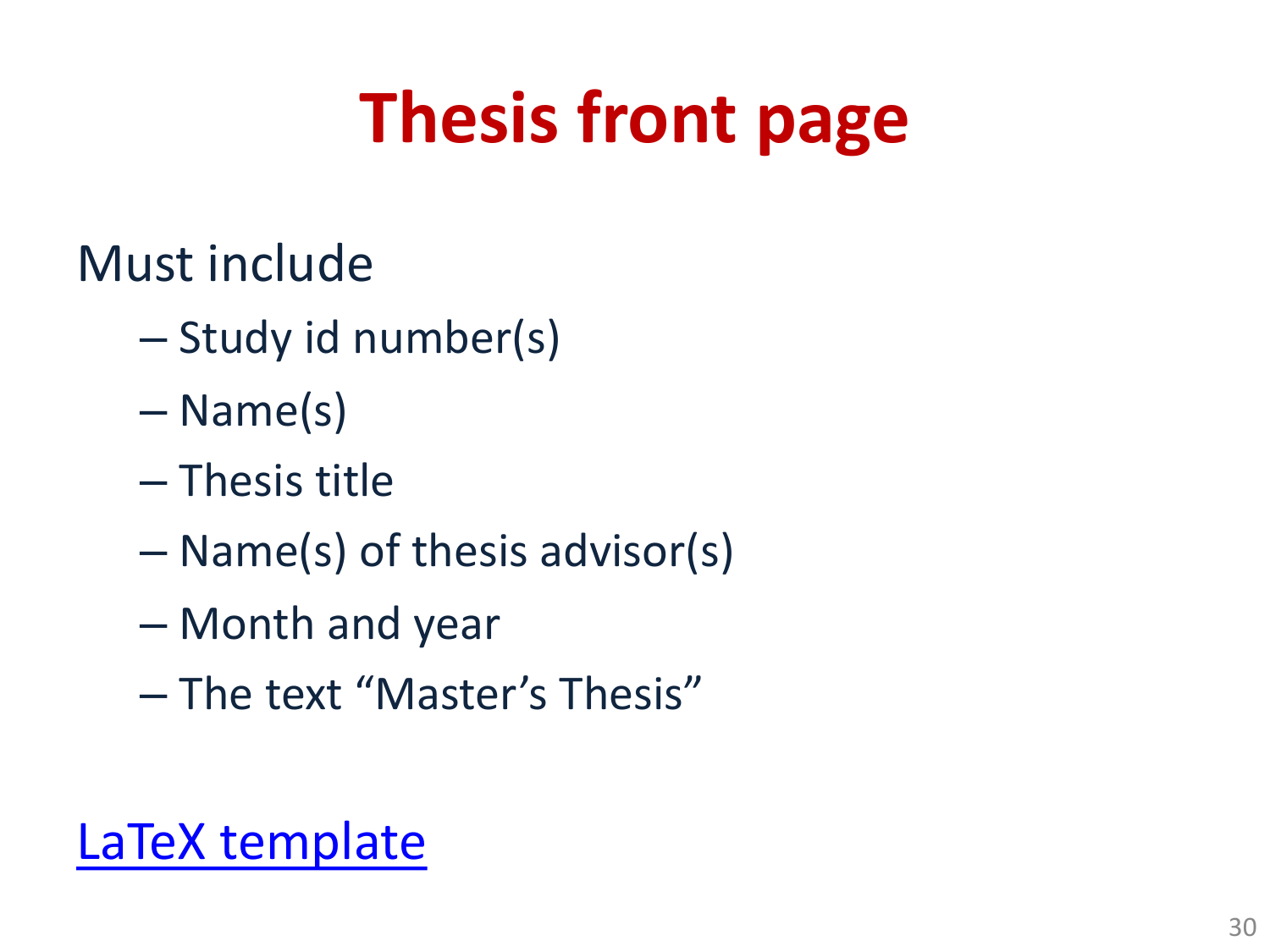## **Handin of thesis report**

■ Hand-in via Digital Eksamen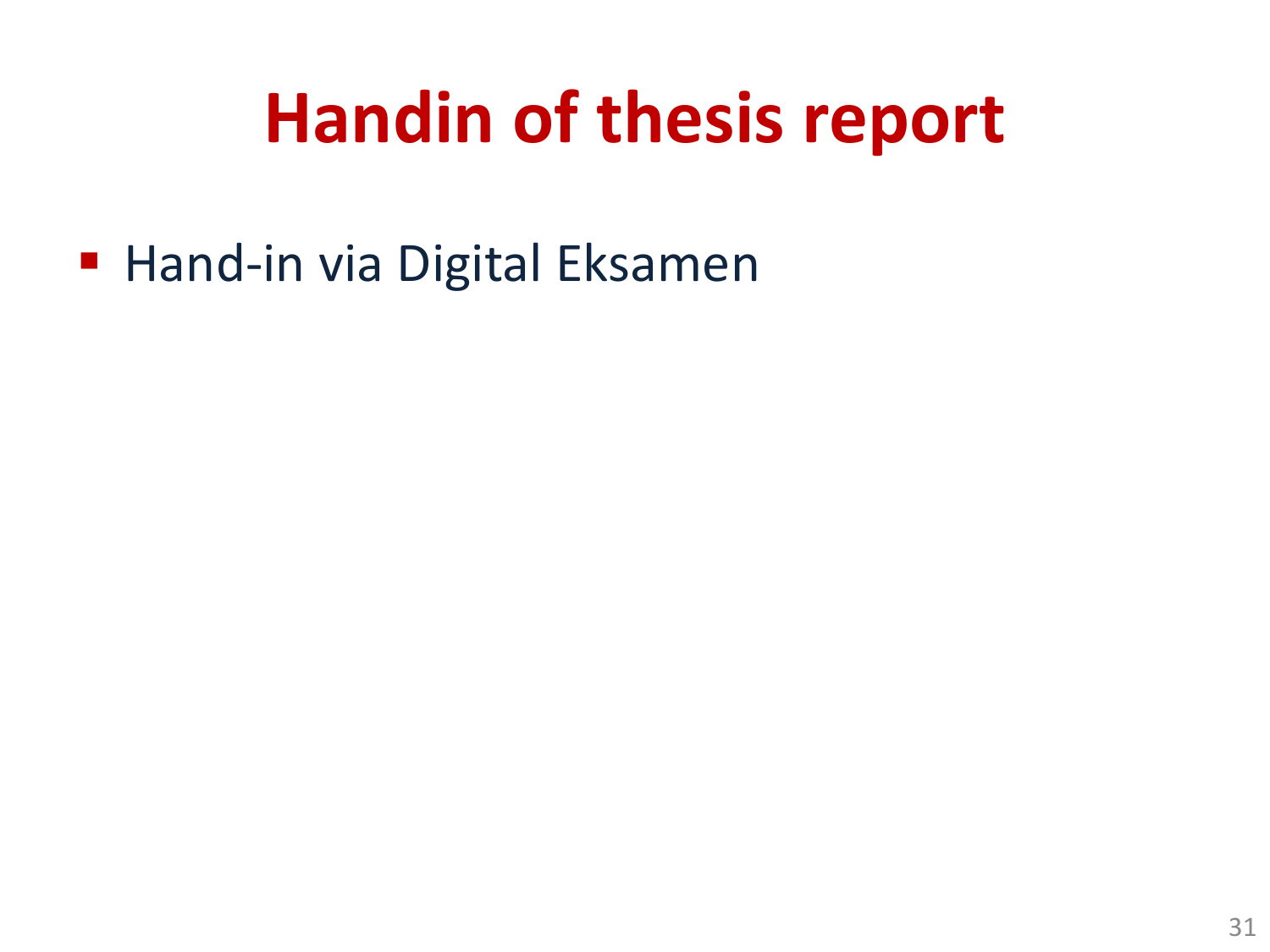## **Reexam**

- Missed handin deadline or failed exam – revised contract, 3 more months, new assignment
- Hard deadline
- As for other exams: max 3 exam tries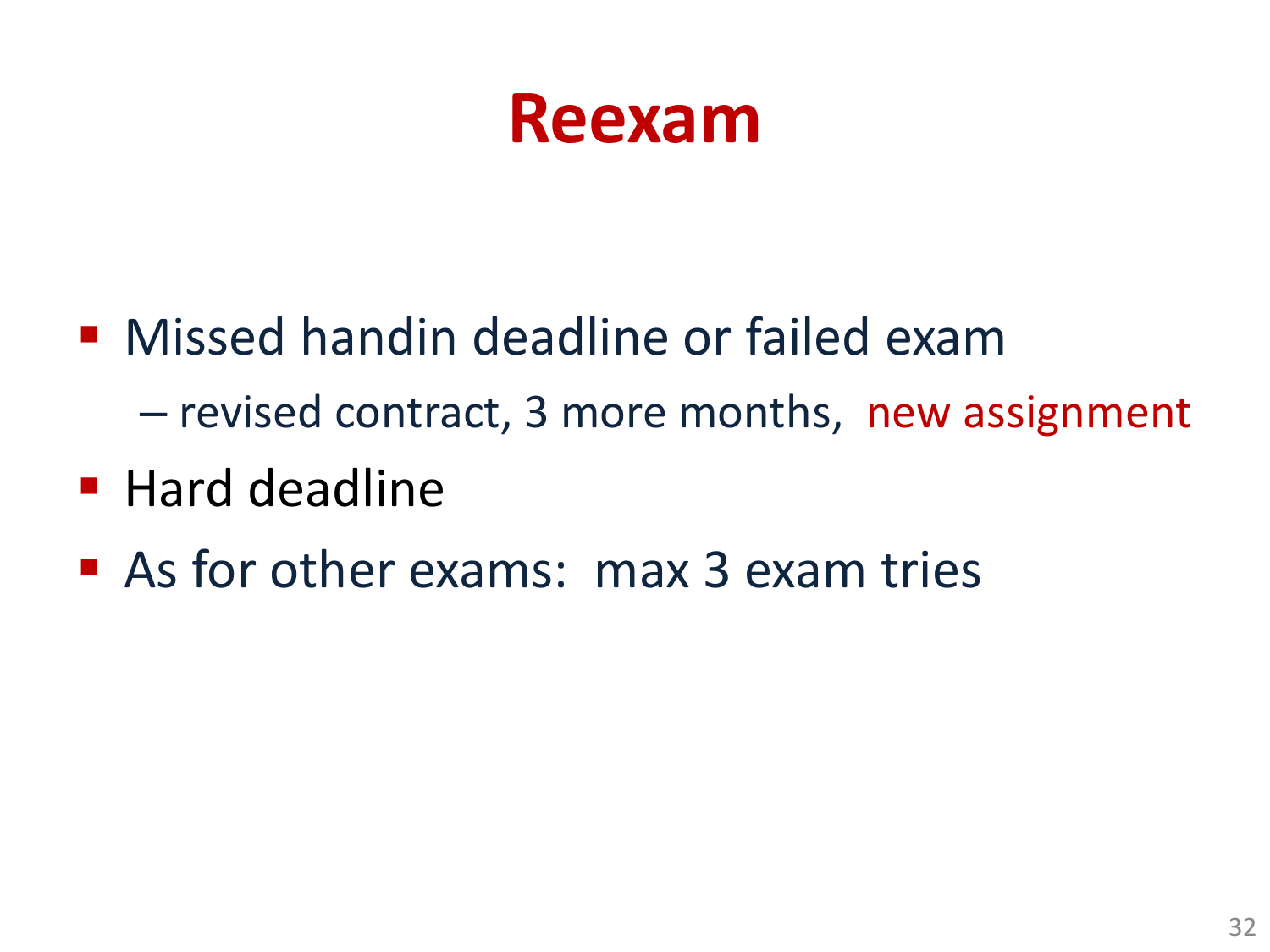## **Plan**

- Formalities
- Selection of advisor and topic
- MSc process
- MSc thesis
- § **MSc thesis exam (oral)**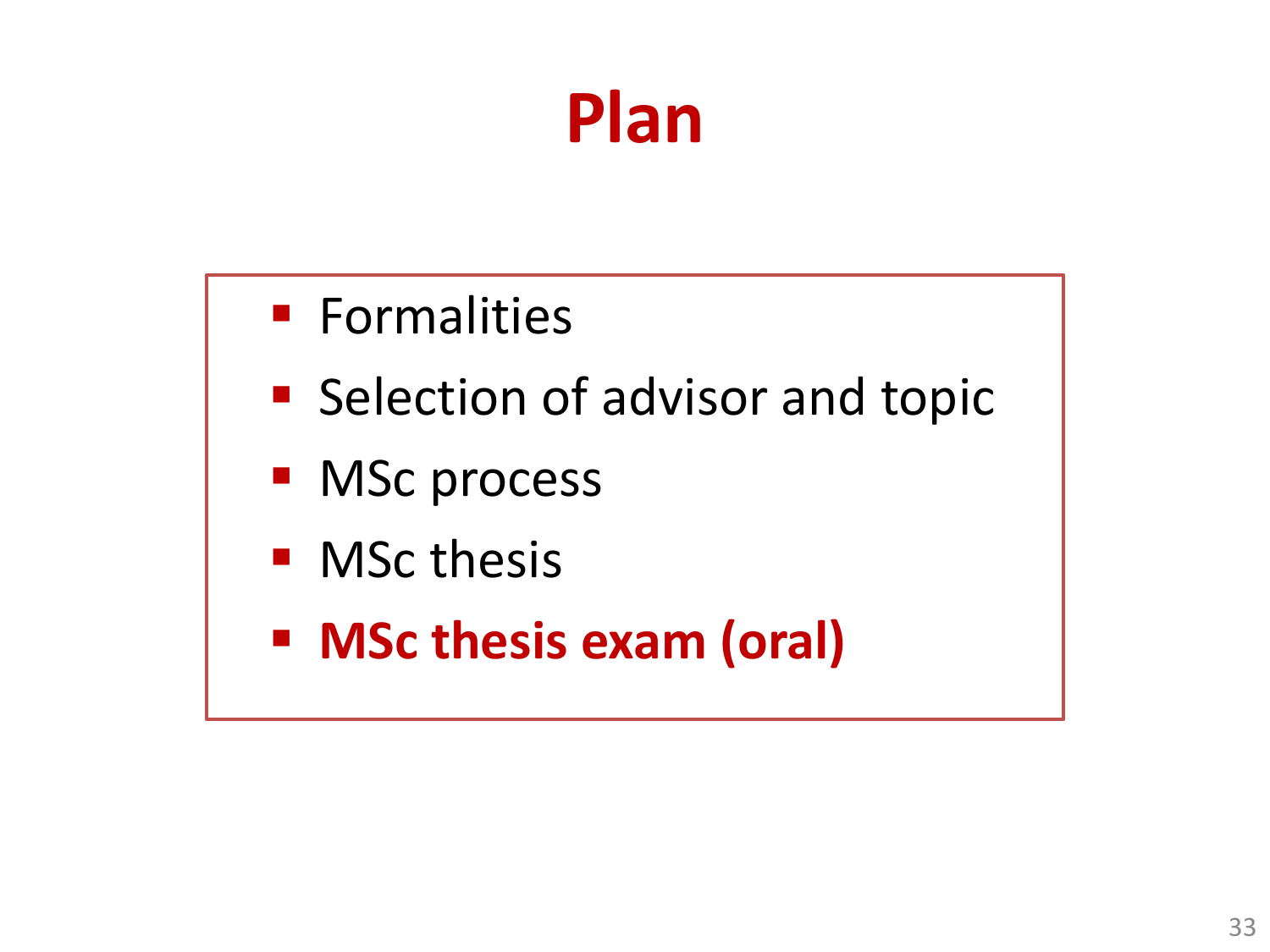## **MSc thesis exam**

#### ■ Question

- given to the student one week before the exam
- typically stated so that the student has the possibility to shine
- Presentation (30 min)
	- starting point is the question given one week earlier
- Examination (30 min)
	- pleasant discussion (well, mostly…)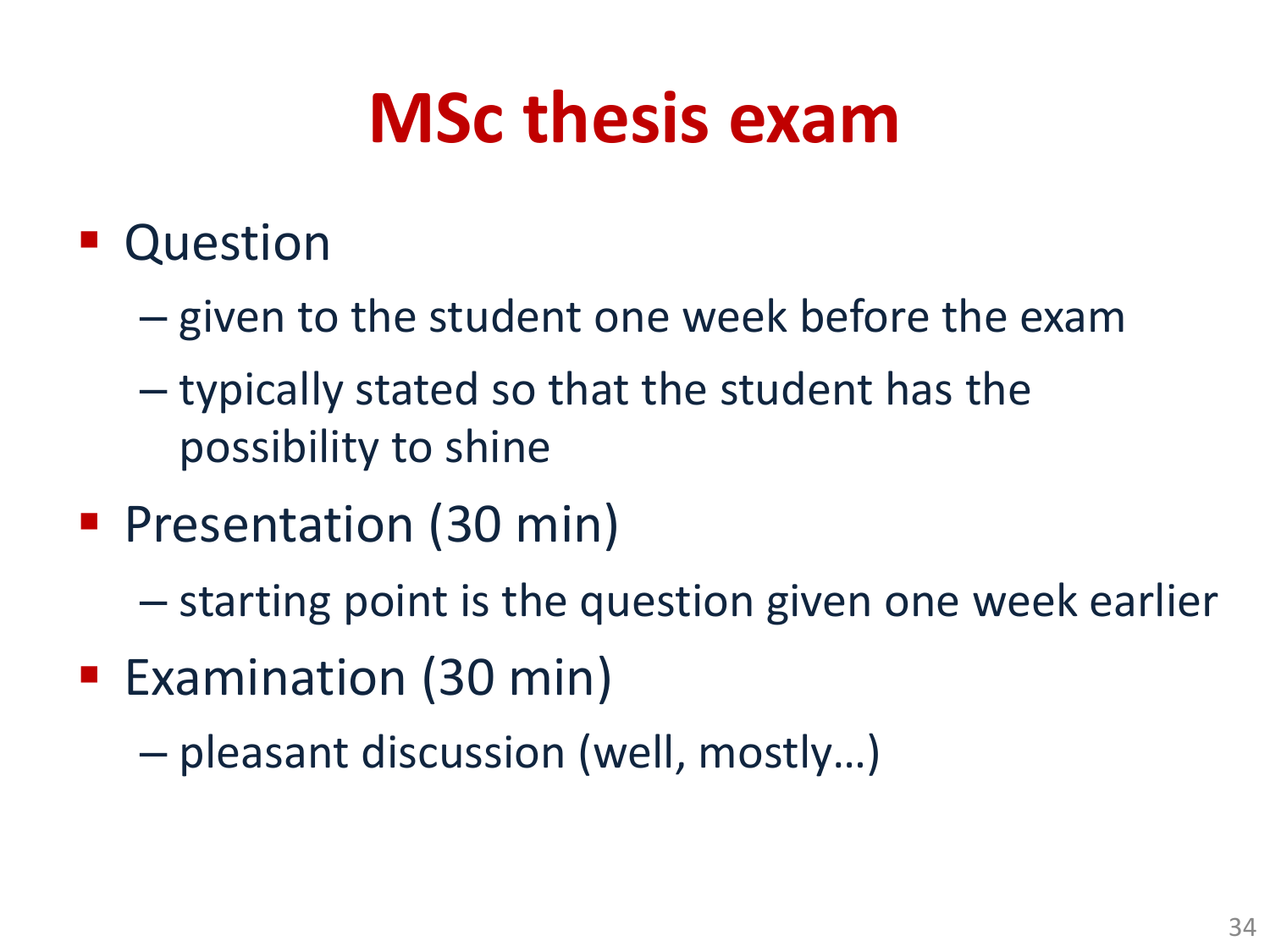## **MSc thesis exam**

#### **• Preparation:**

- read the question given (!)
- read the thesis (!)
- read the curriculum (= references)
- test talk
- feedback from advisor on drafts of slides, structure of presentation, ....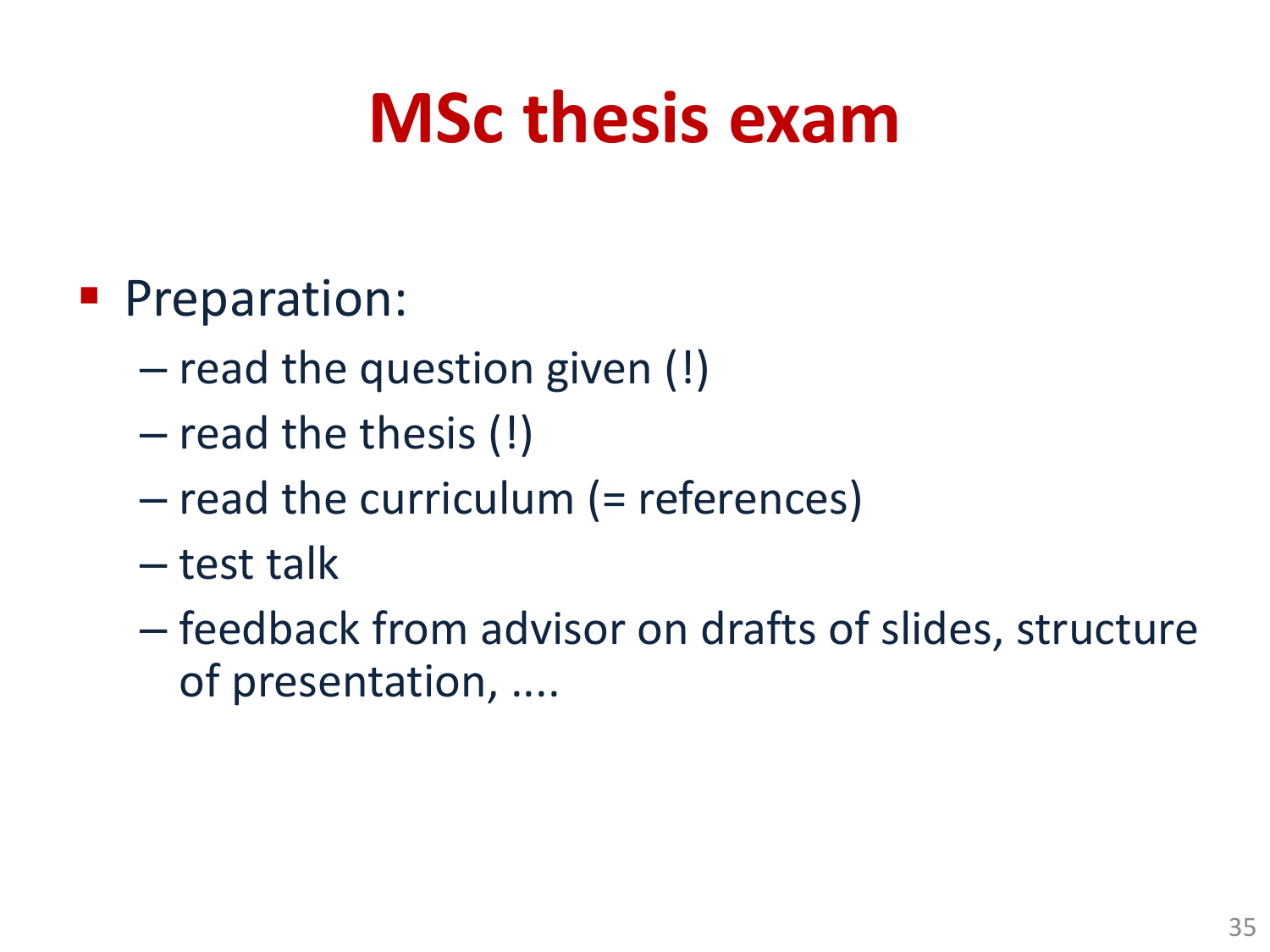## **MSc thesis exam**

The advisor's change of role:

- "why did you not state this earlier?"
- probably the first time the advisor has seen the complete report
- focused guidance meetings are the key to avoid surprises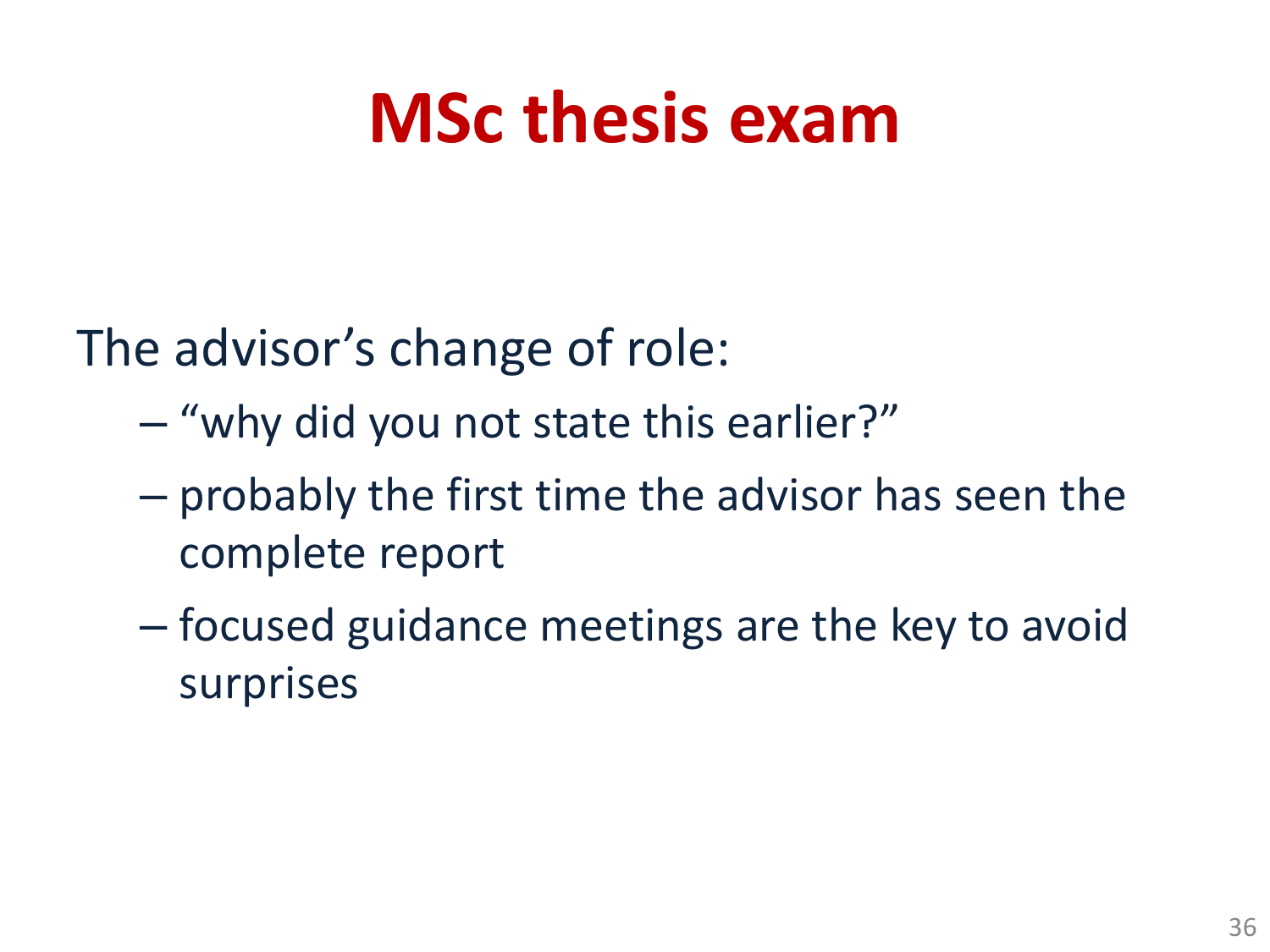# **Grading**

- In principle the grade is given relatively to the learning goals in the study regulations (see slide 7)
- Reality:
	- **results** according to the problem statement
	- **ambition level** in problem statement
	- **readability** of the thesis
	- **coherence** between problem statement, selected methods, content, and conclusion ("the red thread")
	- description of **related and future work**
	- **the presentation**
	- **the examination**
- § Program code counts 0 % but is a prerequisite for writing a good report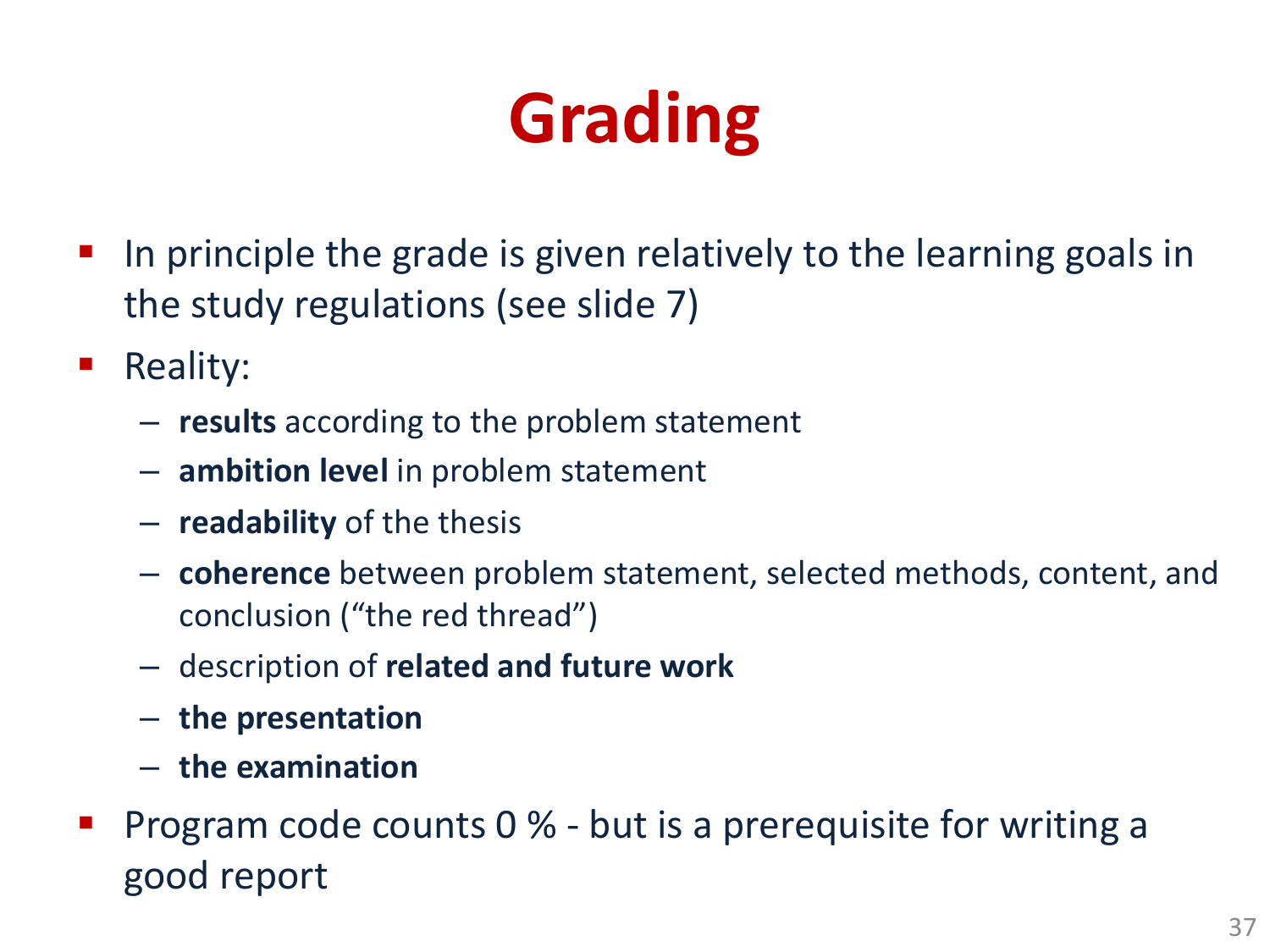### **Be**

- Ambitious
- Curious
- Academic
- Ethical
- Considerate about how to best spend this time
- § Proud